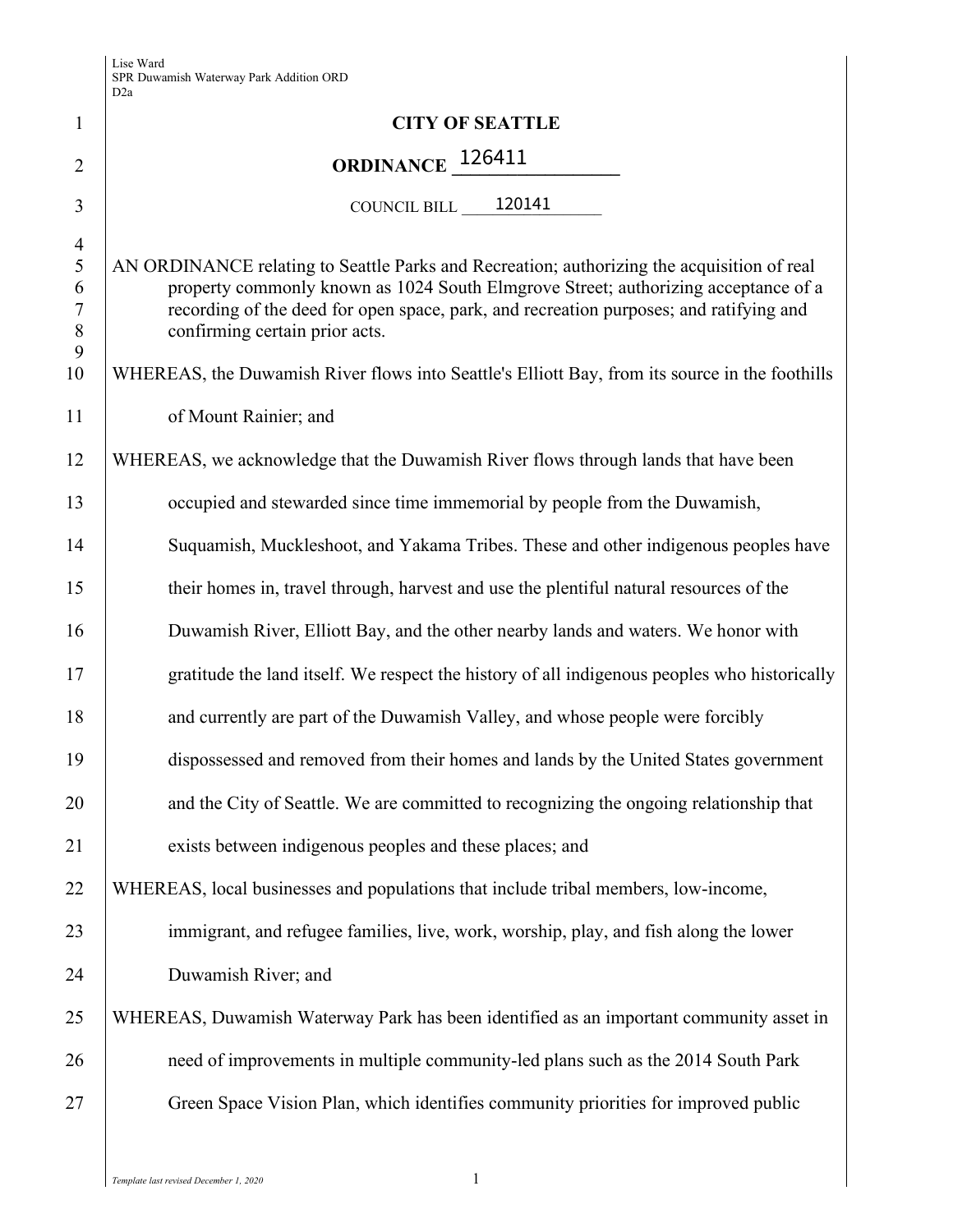Lise Ward SPR Duwamish Waterway Park Addition ORD D2a

| $\mathbf{1}$   | spaces and guides actions and investments and highlights the fact that South Park          |
|----------------|--------------------------------------------------------------------------------------------|
| $\overline{2}$ | residents and workers have access to 140 square feet of green space per resident versus    |
| 3              | an average of 387 square feet per resident in Seattle; and                                 |
| $\overline{4}$ | WHEREAS, multiple health inequities and disparities were documented in the Duwamish Valley |
| 5              | Cumulative Health Impacts Analysis (2013), including a 13-year life expectancy             |
| 6              | difference between residents of South Park and people living in more affluent and less     |
| $\tau$         | diverse neighborhoods within Seattle city limits; and                                      |
| 8              | WHEREAS, in 2015, Resolution 31567 requested City departments to create an                 |
| 9              | Interdepartmental Team (IDT) to continue to identify ongoing projects that serve           |
| 10             | resident, tribal, and fishing communities in the Duwamish River Valley, coordinate         |
| 11             | outreach efforts, and consider further actions to protect the health of Duwamish Valley    |
| 12             | communities including South Park/Georgetown community members; and                         |
| 13             | WHEREAS, the Race and Social Justice Initiative (RSJI) requires the City to engage         |
| 14             | communities of color, immigrants, refugees, limited-English proficiency communities,       |
| 15             | people with low incomes and other most impacted communities in the design and              |
| 16             | implementation of City projects and programs to ensure racial and social equity and        |
| 17             | increased community benefit; and                                                           |
| 18             | WHEREAS the Equity & Environment Agenda (2016), Seattle's blueprint and roadmap to         |
| 19             | advance race and social justice through our environmental work, identified South Park as   |
| 20             | a focus area; and                                                                          |
| 21             | WHEREAS, the City completed the Duwamish Valley Action Plan in June 2018, with identified  |
| 22             | six racial equity outcomes, and strategies and actions that reflected community priorities |
| 23             | including increased open spaces and access to the Duwamish River; and                      |
|                |                                                                                            |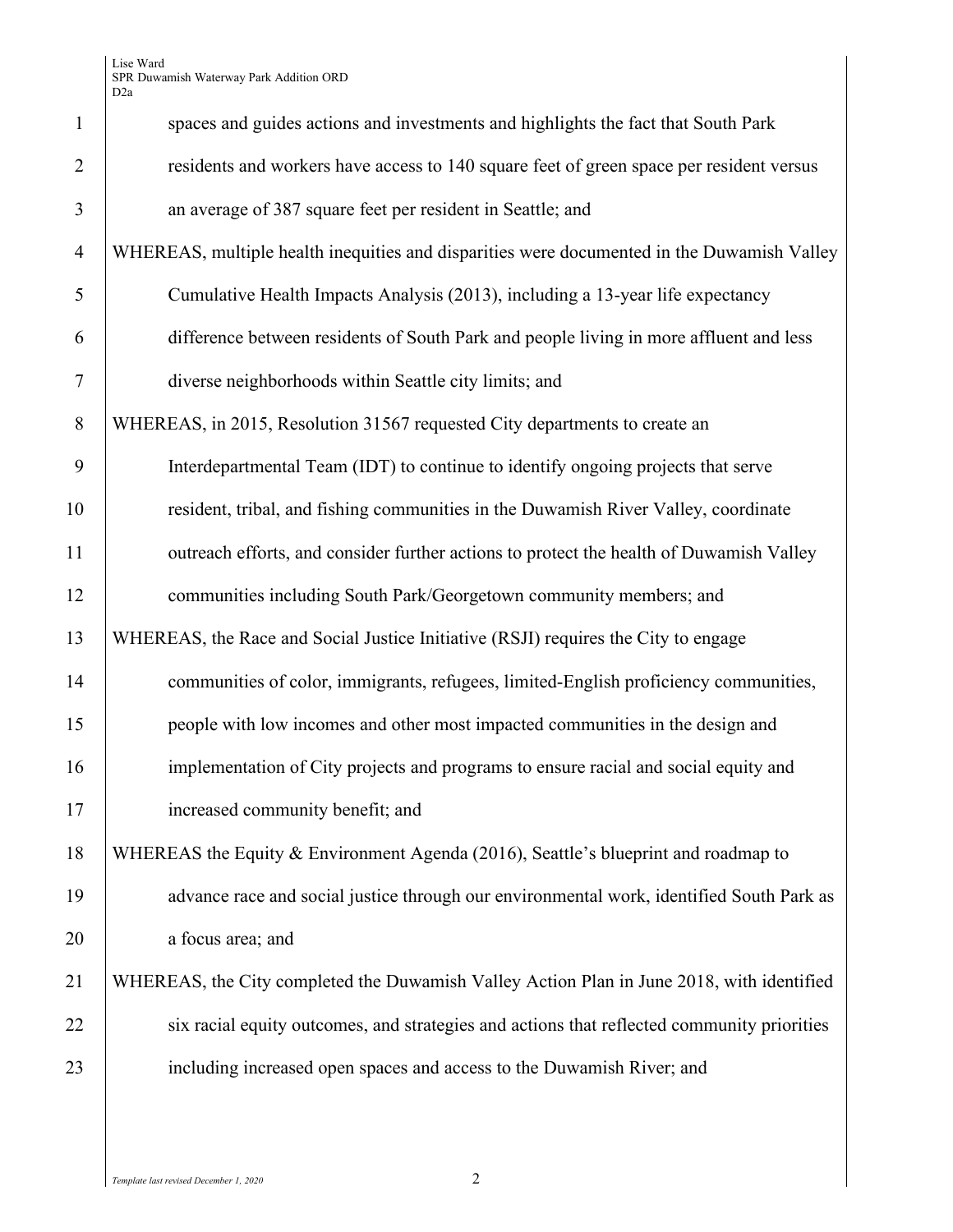| $\mathbf{1}$   | WHEREAS, the City learned from community partners who reached out to City of Seattle staff,  |
|----------------|----------------------------------------------------------------------------------------------|
| $\overline{2}$ | of the potential of acquiring a property located on the Duwamish River ("Site") to enlarge   |
| 3              | Duwamish Waterway Park and meet community needs; and                                         |
| $\overline{4}$ | WHEREAS, in 2020 the Robert Wood Johnson Foundation (RWJF) awarded the City a                |
| 5              | \$600,000 grant to work with community partners in the Duwamish Valley on a strategy         |
| 6              | that will improve health, increase community resilience, adapt to the impacts of a           |
| 7              | changing climate, and produce a site plan to guide the acquisition and development of the    |
| 8              | Site in ways that demonstrate shared decision-making, the advancement of community           |
| 9              | capacity, and the creation of opportunities for co-developing open space and community       |
| 10             | supportive spaces; and                                                                       |
| 11             | WHEREAS, the South Park Capacity Building Group, through which leaders from South Park       |
| 12             | community organizations collaborate and coordinate efforts to advance community              |
| 13             | priorities, has prioritized this work and will serve as a project steering committee for the |
| 14             | acquisition and development of the Site; and                                                 |
| 15             | WHEREAS, the City of Seattle, through its Seattle Parks and Recreation department, appraised |
| 16             | and entered into a purchase and sale agreement with Elm Grove, LLC for its property at       |
| 17             | 1024 South Elmgrove Street, subject to City Council approval and other necessary due         |
| 18             | diligence, in order to complete the acquisition in a timely manner in order to secure the    |
| 19             | property for future public uses, including an addition to the existing Duwamish              |
| 20             | Waterway Park, NOW, THEREFORE,                                                               |
| 21             | BE IT ORDAINED BY THE CITY OF SEATTLE AS FOLLOWS:                                            |
| 22             | Section 1. The Superintendent of Parks and Recreation ("Superintendent"), or the             |
|                |                                                                                              |

23 Superintendent's designee, is authorized, on behalf of The City of Seattle, to acquire the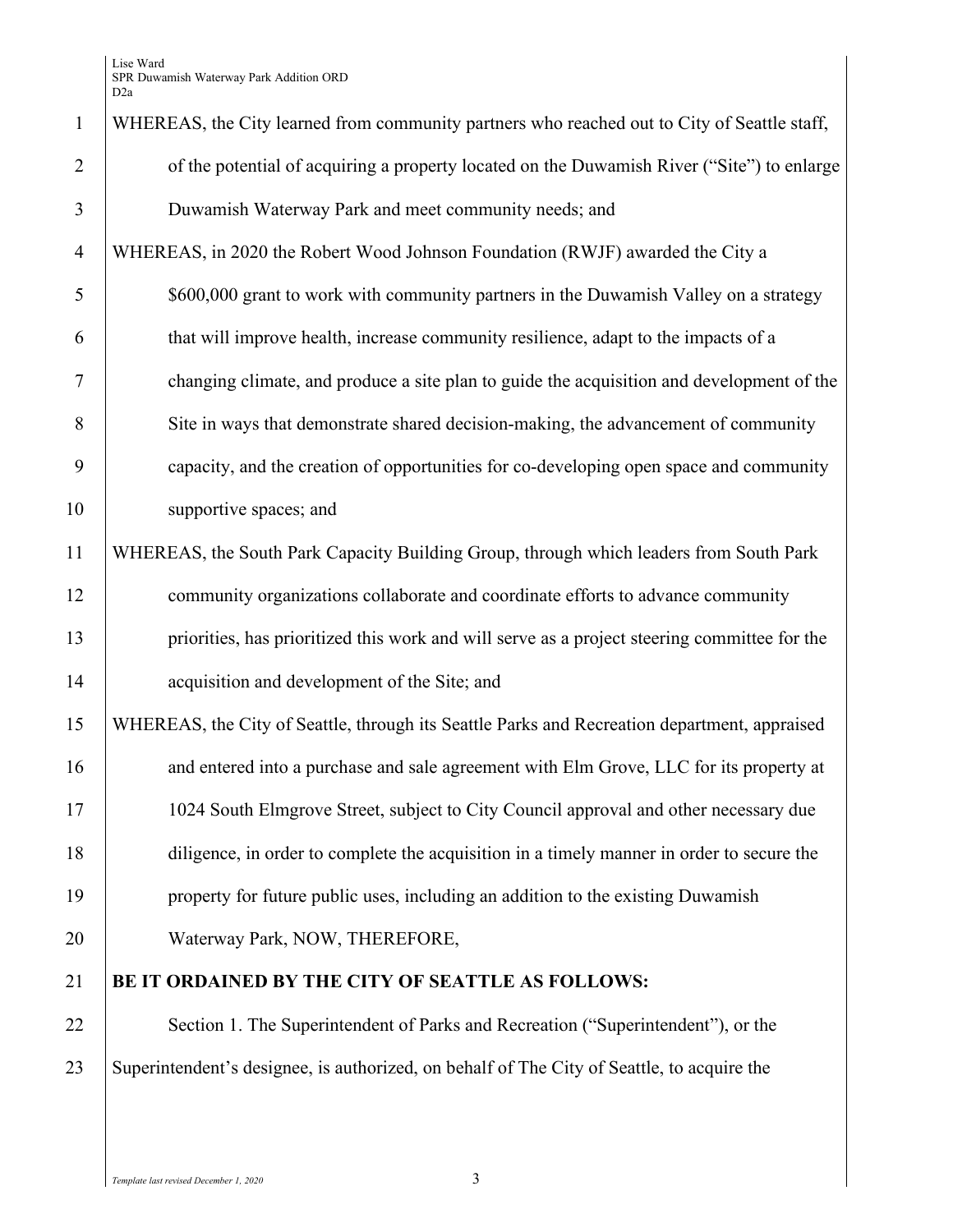|                                        | D <sub>2</sub> a                                                                                                                                                                                                                                                                                                           |
|----------------------------------------|----------------------------------------------------------------------------------------------------------------------------------------------------------------------------------------------------------------------------------------------------------------------------------------------------------------------------|
| $\mathbf{1}$                           | following described real property, situated in the City of Seattle, County of King, State of                                                                                                                                                                                                                               |
| 2                                      | Washington, and commonly known as the property at 1024 South Elmgrove Street ("Property"),                                                                                                                                                                                                                                 |
| 3                                      | together with all rights, privileges, and other property pertaining thereto, for open space, park,                                                                                                                                                                                                                         |
| $\overline{4}$                         | and recreation purposes:                                                                                                                                                                                                                                                                                                   |
| 5                                      |                                                                                                                                                                                                                                                                                                                            |
| 6<br>$\tau$<br>8                       | THE LAND REFERRED TO HEREIN BELOW IS SITUATED IN THE COUNTY OF KING,<br>STATE OF WASHINGTON, AND IS DESCRIBED AS FOLLOWS:                                                                                                                                                                                                  |
| 9<br>10                                | PARCEL A:                                                                                                                                                                                                                                                                                                                  |
| 11<br>12<br>13<br>14<br>15<br>16<br>17 | LOTS 11 THROUGH 20, INCLUSIVE, AND 38 THROUGH 46, ALL IN BLOCK 13, RIVER<br>PARK, ACCORDING TO THE PLAT THEREOF,<br>RECORDED IN VOLUME 7 OF PLATS, PAGE 41, IN KING COUNTY, WASHINGTON;<br>EXCEPT THAT PORTION CONDEMNED IN KING COUNTY SUPERIOR COURT CAUSE<br>NUMBER 82673 FOR COMMERCIAL<br>WATERWAY DISTRICT NUMBER 1. |
| 18<br>19                               | <b>PARCEL B:</b>                                                                                                                                                                                                                                                                                                           |
| 20<br>21<br>22<br>23                   | TOGETHER WITH THE WEST 112.75 FEET OF THE SOUTH 100 FEET OF THE NORTH<br>360 FEET OF GOVERNMENT LOT 1, SECTION 32, TOWNSHIP 24 NORTH, RANGE 4<br>EAST, WILLAMETTE MERIDIAN, IN KING COUNTY, WASHINGTON;                                                                                                                    |
| 24<br>25<br>26                         | EXCEPT THAT PORTION CONDEMNED IN KING COUNTY SUPERIOR COURT CAUSE<br>NUMBER 82673 FOR COMMERCIALWATERWAY DISTRICT NUMBER 1.                                                                                                                                                                                                |
| 27                                     | Section 2. The Superintendent, or the Superintendent's designee, is authorized to execute                                                                                                                                                                                                                                  |
| 28                                     | and perform on behalf of The City of Seattle a Real Estate Purchase and Sale Agreement and                                                                                                                                                                                                                                 |
| 29                                     | First Amendment ("Agreement") with the seller substantially in the form of Attachments 1 and 2                                                                                                                                                                                                                             |
| 30                                     | to this ordinance, by which the City will acquire the Property in exchange for a purchase price                                                                                                                                                                                                                            |
| 31                                     | not to exceed \$3,900,000, as supported by an appraisal, negotiation, and other promises set forth                                                                                                                                                                                                                         |
| 32                                     | in the Agreement; and to accept a deed for the Property consistent with the terms of the                                                                                                                                                                                                                                   |
|                                        |                                                                                                                                                                                                                                                                                                                            |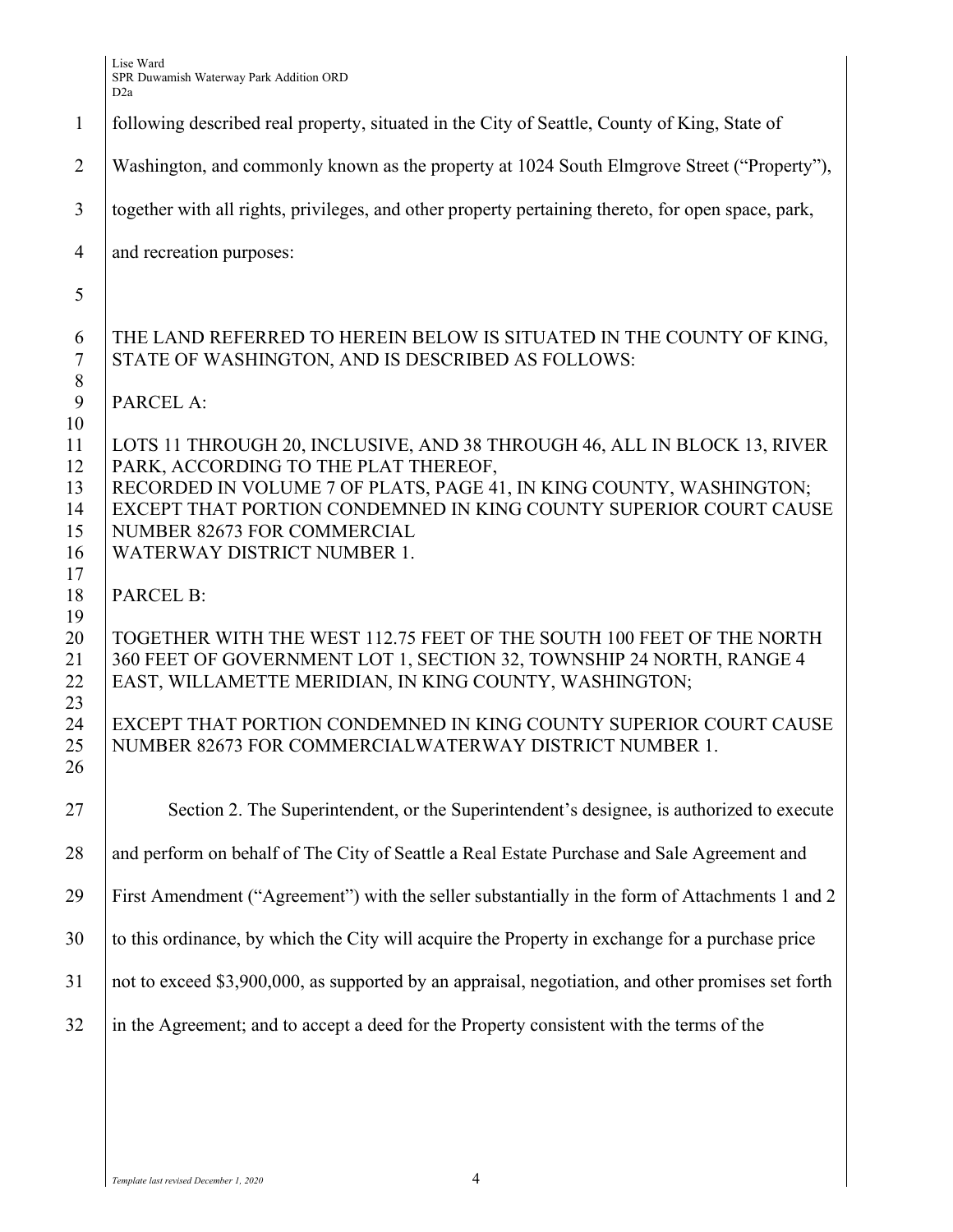Lise Ward SPR Duwamish Waterway Park Addition ORD D2a

| 1               | Agreement by executing a Deed Acceptance Certificate substantially in the form of Attachment        |
|-----------------|-----------------------------------------------------------------------------------------------------|
| 2               | 3 to this ordinance.                                                                                |
| 3               | Section 3. The Superintendent is further authorized to execute such further and additional          |
| $\overline{4}$  | agreements or amendments to the Agreement that the Superintendent determines necessary to           |
| 5               | effect the acquisition consistent with the terms of this ordinance, including amendments to the     |
| 6               | Agreement to reduce the purchase price and to extend the closing date and other deadlines set out   |
| $7\phantom{.0}$ | in the Agreement.                                                                                   |
| 8               | Section 4. The Property shall be placed under the jurisdiction of Seattle Parks and                 |
| 9               | Recreation.                                                                                         |
| 10              | Section 5. Any act consistent with the authority of this ordinance, including but not               |
| 11              | limited to execution of the Agreement, taken prior to its effective date is ratified and confirmed. |
|                 |                                                                                                     |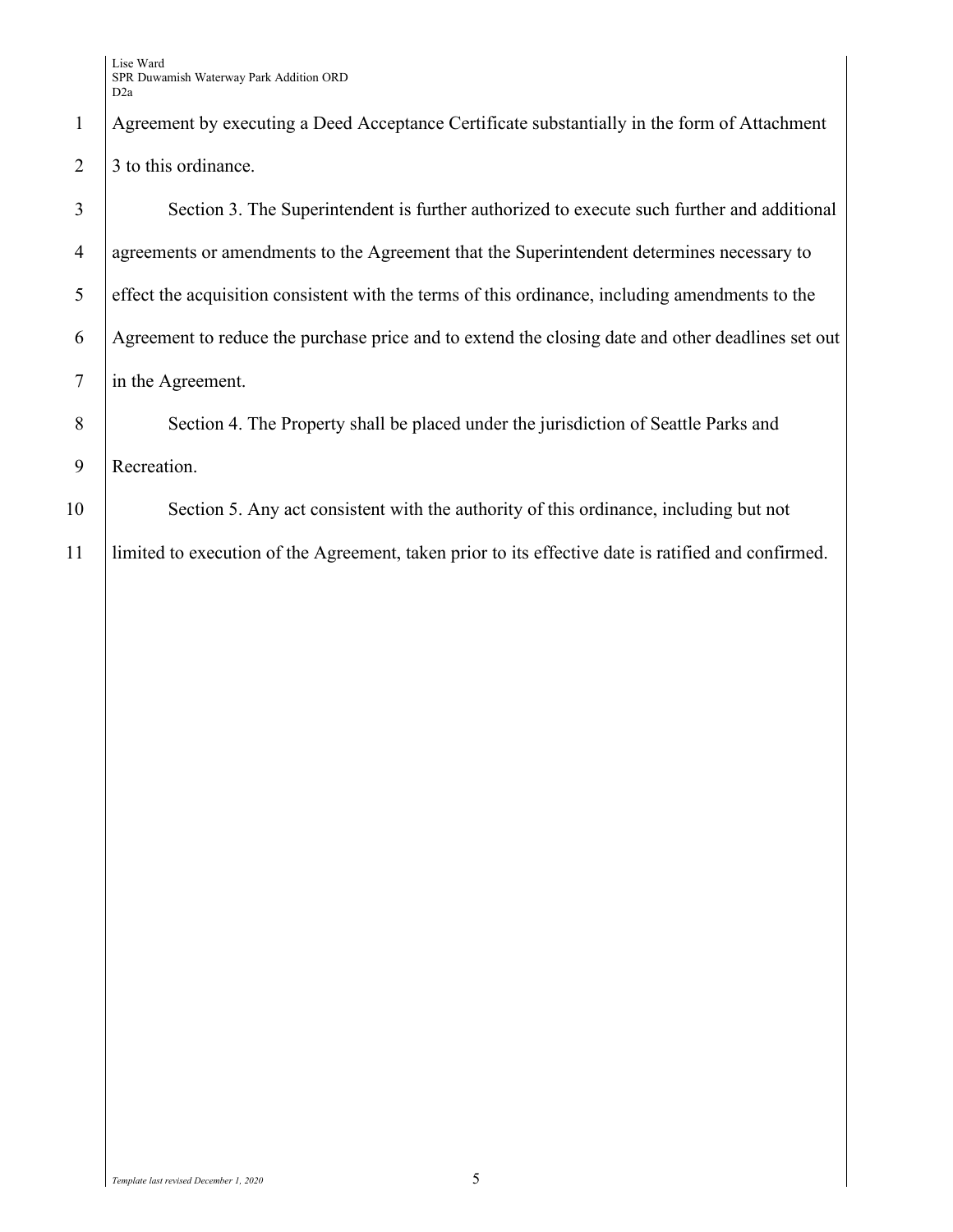Lise Ward SPR Duwamish Waterway Park Addition ORD

|                      | D <sub>2</sub> a                                                                                                                                                                                           |  |                                       |         |         |
|----------------------|------------------------------------------------------------------------------------------------------------------------------------------------------------------------------------------------------------|--|---------------------------------------|---------|---------|
| 1                    | Section 6. This ordinance shall take effect and be in force 30 days after its approval by                                                                                                                  |  |                                       |         |         |
| 2                    | the Mayor, but if not approved and returned by the Mayor within 10 days after presentation, it                                                                                                             |  |                                       |         |         |
| 3                    | shall take effect as provided by Seattle Municipal Code Section 1.04.020.                                                                                                                                  |  |                                       |         |         |
| 4                    | Passed by the City Council the 9th day of August 2021,                                                                                                                                                     |  |                                       |         |         |
| 5                    | and signed by me in open session in authentication of its passage this 9th day of                                                                                                                          |  |                                       |         |         |
| 6                    | August 2021.                                                                                                                                                                                               |  |                                       |         |         |
| 7                    |                                                                                                                                                                                                            |  | $1 - 124$                             |         |         |
| 8                    |                                                                                                                                                                                                            |  | President Pro Tem of the City Council |         |         |
| 9                    | Approved / $\Box$ returned unsigned $\Box$ vetoed this $\frac{12\text{th}}{\text{day of}}$ August                                                                                                          |  |                                       |         | , 2021. |
| 10                   |                                                                                                                                                                                                            |  | Jenny A. Durken                       |         |         |
| 11                   |                                                                                                                                                                                                            |  | Jenny A. Durkan, Mayor                |         |         |
| 12                   | Filed by me this 12th day of August                                                                                                                                                                        |  |                                       | , 2021. |         |
| 13                   |                                                                                                                                                                                                            |  | Sponcia VI. Simmons                   |         |         |
| 14                   |                                                                                                                                                                                                            |  | Monica Martinez Simmons, City Clerk   |         |         |
| 15                   | (Seal)                                                                                                                                                                                                     |  |                                       |         |         |
| 16<br>17<br>18<br>19 | Attachments:<br>Attachment 1 – Agreement for Purchase and Sale of Real Property<br>Attachment 2 – First Amendment to Real Estate Purchase and Sale Agreement<br>Attachment 3 - Deed Acceptance Certificate |  |                                       |         |         |
|                      |                                                                                                                                                                                                            |  |                                       |         |         |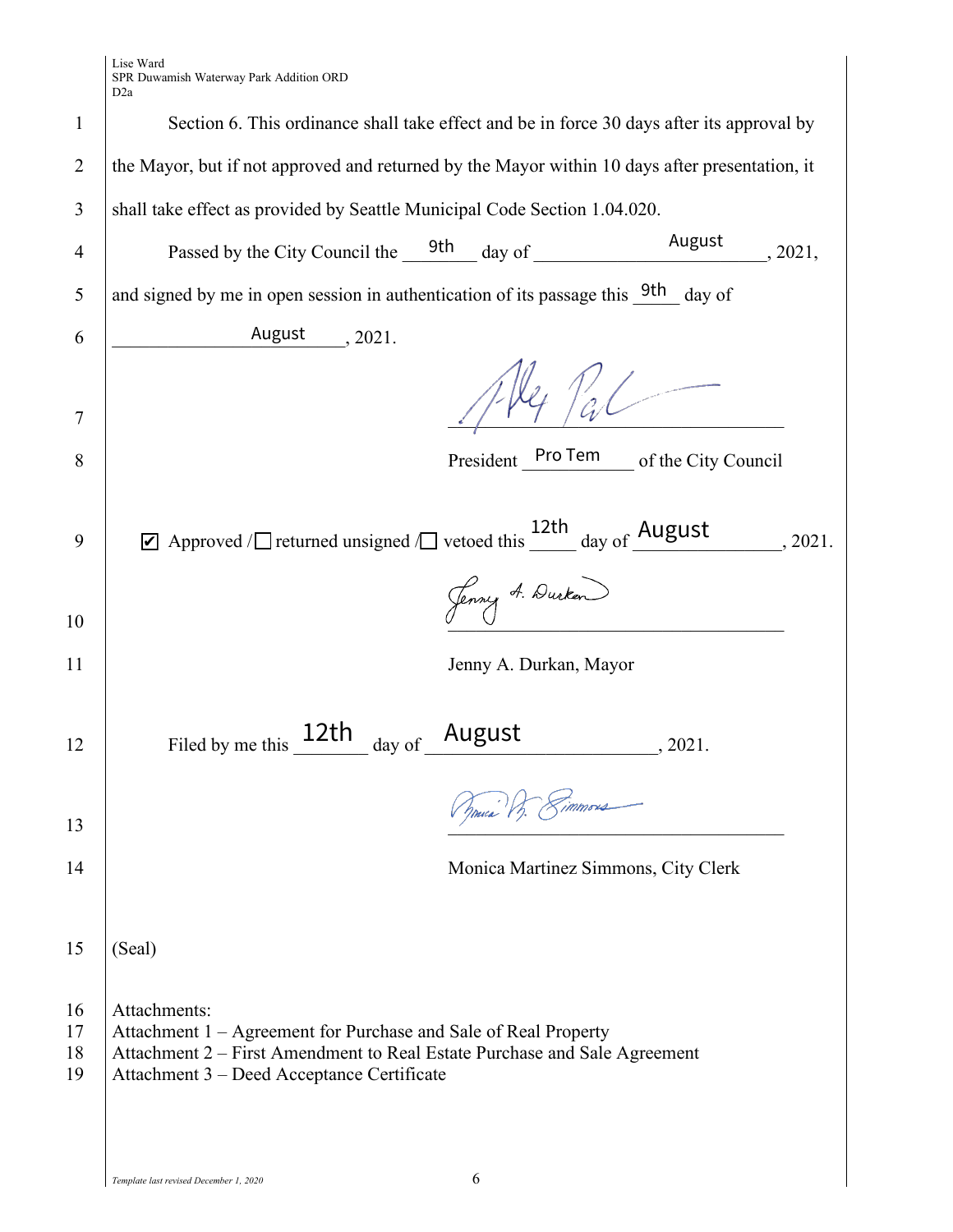## **AGREEMENT FOR PURCHASE AND SALE OF REAL PROPERTY**

This PURCHASE AND SALE AGREEMENT ("Agreement") is entered into by and between THE CITY OF SEATTLE, a Washington municipal corporation ("Buyer"), and ELM GROVE LLC, a Washington limited liability company ("Seller"), as of the date this Agreement has been executed by both Buyer and Seller ("Effective Date"). Seller and Buyer may be referred to hereinafter individually as "Party" or collectively as the "Parties."

Intending to be legally bound, for good and valuable consideration, including the mutual covenants and promises of the parties, the adequacy and receipt of which is hereby acknowledged, the parties agree as follows:

1. Property. The "Property" subject to this Agreement consists of all of the following:

(a) That certain tract and parcel of vacant real property located at 1024 South Elmgrove Street, Tax Parcel Numbers 732790121501 and 322404900209 and more particularly and legally described in **Exhibit A** and depicted in the map in **Exhibit B**, attached together with all buildings, structures and other permanent improvements, if any, thereon (the "Real Property").

(b) To the extent assignable, all rights, privileges, covenants and easements appurtenant to the Real Property, including without limitation all minerals, oil, gas and other hydrocarbon rights on or associated with the land, all development rights, air rights, and any and all appurtenances used in connection with the beneficial use and enjoyment of the Real Property (collectively, the "Appurtenances").

(c) All of the property referred to in this Agreement as the "Property" or "Real Property."

2. Purchase. Seller shall sell and convey the Property to Buyer, and Buyer shall purchase the Property from Seller, on the terms, covenants and conditions set forth in this Agreement.

3. Purchase Price.

3.1. Amount. The purchase price ("Purchase Price") for the Property is Three Million Nine Hundred Thousand and no/100 Dollars (\$3,900.000.00).

3.2. Payment. Buyer shall pay Seller the Purchase Price at Closing. All references to dollars shall mean those amounts in United States currency.

3.3 Deposit. Within ten (10) days of the Effective Date, Buyer will open an escrow account with First American Title Company, 16340 SE 256<sup>th</sup> St. #B200, Covington, WA 98042 (referred to hereafter as "Escrow Holder" or "Title Company") and shall deliver to Escrow Holder Fifty Thousand and NO/100 Dollars (\$50,000.00) (the "Deposit") in immediately available funds, together with the original of the fully executed Agreement. The Deposit shall be applicable to the Purchase Price at Closing, and shall be nonrefundable except in event of Seller's default, Seller's failure to satisfy its obligations under this Agreement, or Buyer's decision to terminate the Agreement if Buyer becomes aware of an environmental contamination issue during Buyer's investigation of the property described in Section 6.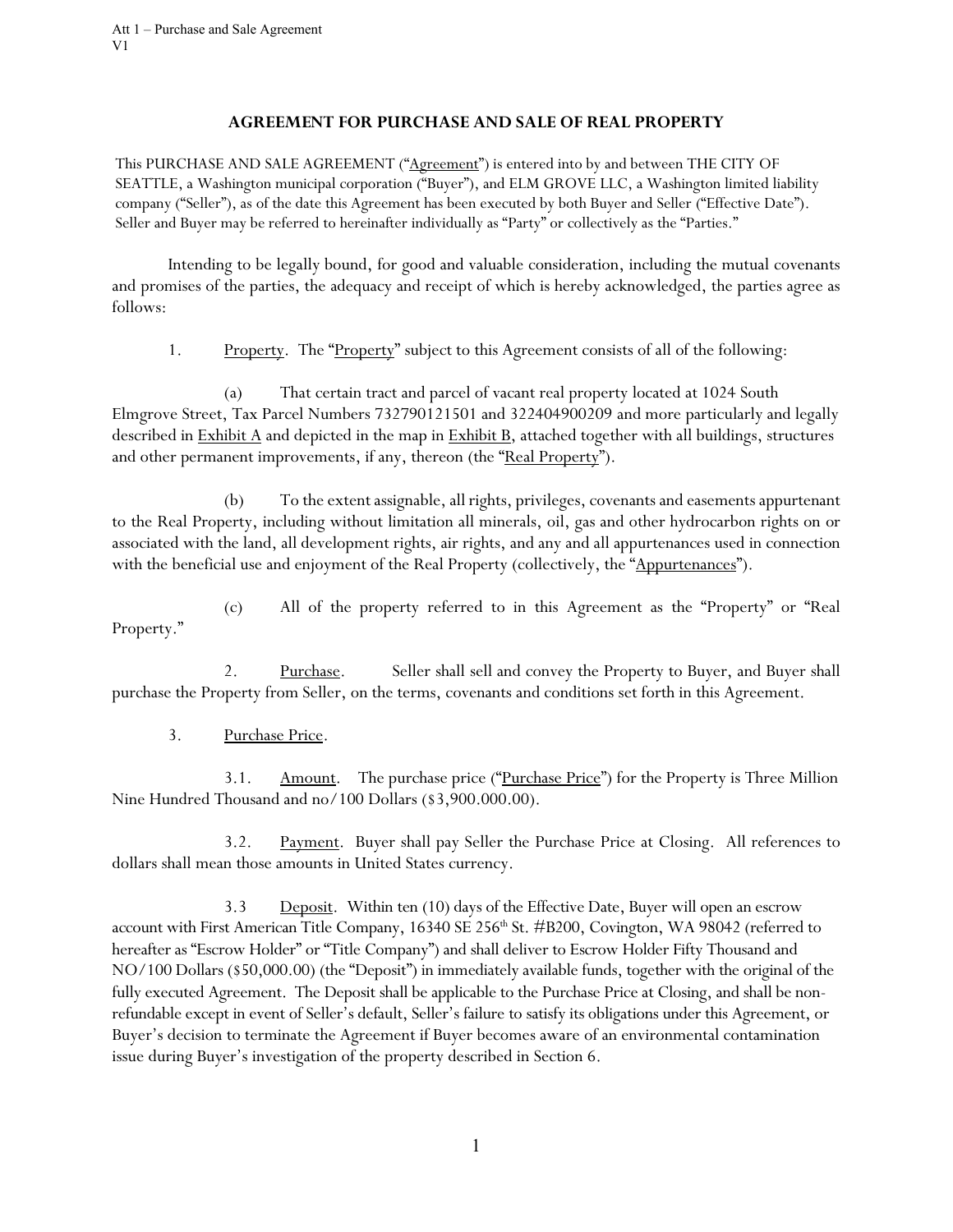# 4. Title.

4.1. Condition of Title. Seller shall convey to Buyer a statutory warranty deed, subject only to the Permitted Exceptions (defined in Subsection 4.3 below). Consistent with the Condition of Title in this section, Seller agrees that Title insurance to the Property shall be issued as a standard owner's policy of title insurance, unless Buyer elects to obtain an ALTA extended coverage owner's policy as provided in Section 4.2 below.

4.2. Title Insurance Commitment. Buyer has obtained a current title insurance commitment issued by Title Company, No. 4209-2975812, dated May 17, 2019, including subsequent updates thereto ("Commitment"). Buyer may elect to obtain a 2006 ALTA Owner's Extended Coverage Policy of title insurance (the "Title Policy"). If required by the Title Company to issue an extended coverage owner's ALTA title insurance policy, Buyer shall obtain a survey and title updates for an extended policy at its own expense. Seller shall provide the ALTA affidavits required under Section 8.1(c).

4.3. Permitted Exceptions. Those exceptions to title listed on Exhibit B attached hereto, if any, together with any additional exceptions to title approved in writing by Buyer constitute permitted exceptions ("Permitted Exceptions"). Seller, at its sole cost and expense, shall remove all exceptions other than Permitted Exceptions.

# 5. Conditions Precedent.

5.1. Conditions Precedent to Buyer's Obligation to Purchase. Buyer's obligations with respect to purchase of the Property and the Closing are subject to fulfillment, or waiver thereof by Buyer in writing, of all conditions contained within this Agreement ("Buyer's Conditions Precedent"), including the following, not later than the Closing Date (unless an earlier date is specified):

(a) Title Policy. The Title Company shall be prepared to issue the Title Policy in the amount of the Purchase Price subject only to preprinted general exceptions contained in the Commitment and Permitted Exceptions (defined Subsection 4.3 above).

(b) Moratorium. No reassessment, reclassification, rezoning or other change to the zoning of Property by judicial or administrative decision or proceedings (including amendments and modifications of any of the foregoing) pending or proposed to be imposed by any governmental or quasigovernmental authority or any public or private utility having jurisdiction over the Property shall have occurred that would adversely impact Buyer's intended use of the Property.

(c) Zoning; Survey. There are no uncured violations of zoning ordinances or other laws, ordinances or restrictions applicable to the Property, and there are no encroachments upon the Property other than as shown on the survey by Duncanson Company, Inc. dated April 9, 2019, a copy of which has been provided to Buyer.

(d) Noncompliance - Violation. Existing uses of the Property are in full compliance with all applicable zoning laws (and applicable variances) and any other local, municipal, regional, state or federal requirements, and the improvements on the Property comply with all applicable building, safety, health, zoning, environmental, subdivision and other laws, ordinances and regulations.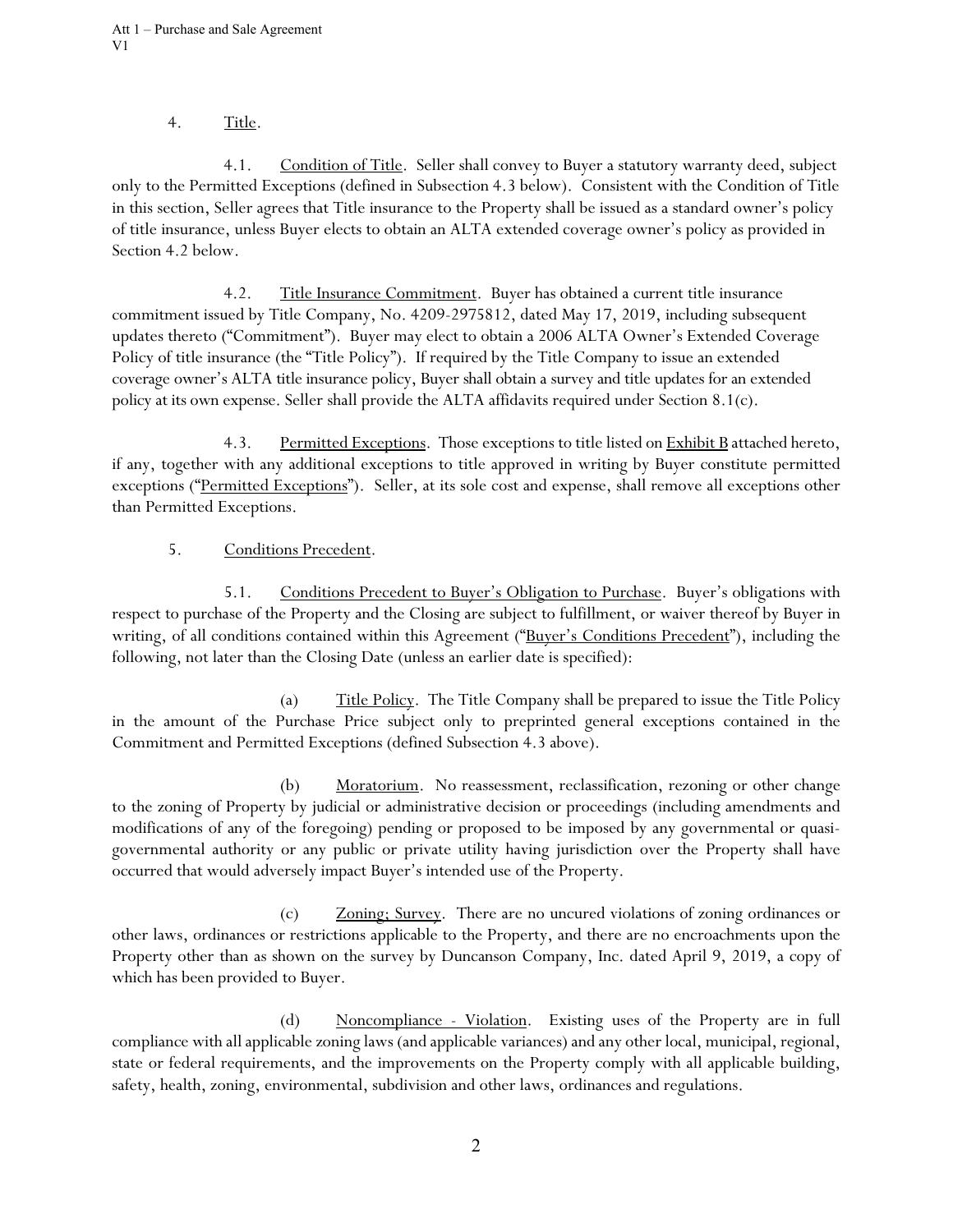(e) No Actions or Proceedings. There is no action or proceeding pending or threatened, with respect to the title, ownership, maintenance, use or operation of the Property.

(f) No Environmental Violations. The Property is not in violation of any federal, state or local law, ordinance or regulation relating to industrial hygiene or to the environmental conditions on, under, above or about the Property, including but not limited to soil and groundwater conditions.

(g) Representations, Warranties and Covenants of Seller. Seller shall have performed each agreement to be performed by Seller under this Agreement, and Seller's representations and warranties in this Agreement shall be true and correct as of Closing.

(h) No Adverse Changes. As of Closing, there shall have been no adverse change in the physical condition of the Property from the date of this Agreement.

(i) Seller's Deliveries. Seller shall have delivered each of the items described (and no later than the delivery time specified) in Subsection 6.1 to Buyer and in Subsection 8.1 to Escrow Holder.

(j) Investigation. Buyer shall have notified Seller that the condition stated in Subsection 6.3 has been satisfied or waived within the time period required therein.

(k) Ordinance. On or before the Closing Date, an ordinance shall be in effect authorizing the transaction contemplated in this Agreement and appropriating funds to complete this transaction.

(l) No Seller Bankruptcy. If at any time prior to Closing, (i) there shall be filed against or by Seller a petition in bankruptcy or insolvency or a petition seeking to effect any plan or other arrangement with creditors or seeking the appointment of a receiver and the same is not discharged or dismissed before Closing; (ii) a receiver or liquidator is appointed for all or substantially all of Seller's property; (iii) or Seller makes an assignment for the benefit of creditors or takes any other similar action for the benefit or protection of creditors, then Buyer shall have the right in its sole and absolute discretion and in addition to all other remedies available to Buyer pursuant to this Agreement or at law or in equity to cancel and terminate this Agreement after which the Deposit shall be returned to Buyer and neither party shall have any further rights or obligations under this Agreement.

5.2. Benefit of Buyer. The Buyer's Conditions Precedent is solely for the benefit of Buyer and may be waived only in writing by Buyer. Buyer shall have the right to waive any condition. The waiver by Buyer of any condition in any specific circumstances shall not be a waiver of such condition with respect to any other circumstances or a waiver of any other condition and shall not relieve Seller of any liability or obligation with respect to any representation, warranty, covenant or agreement of Seller, unless the waiver expressly so provides.

5.3. Termination. If any Buyer's Condition Precedent is not satisfied or waived prior to Closing (or such earlier date as provided elsewhere in this Agreement), then Buyer, in Buyer's sole discretion, shall have the right to terminate this Agreement by written notice to Seller and Escrow Holder, and the parties shall have no further obligations under this Agreement. Seller shall be entitled to retain the non-refundable Deposit, except in event of Seller's default, or Seller's failure to satisfy its obligations under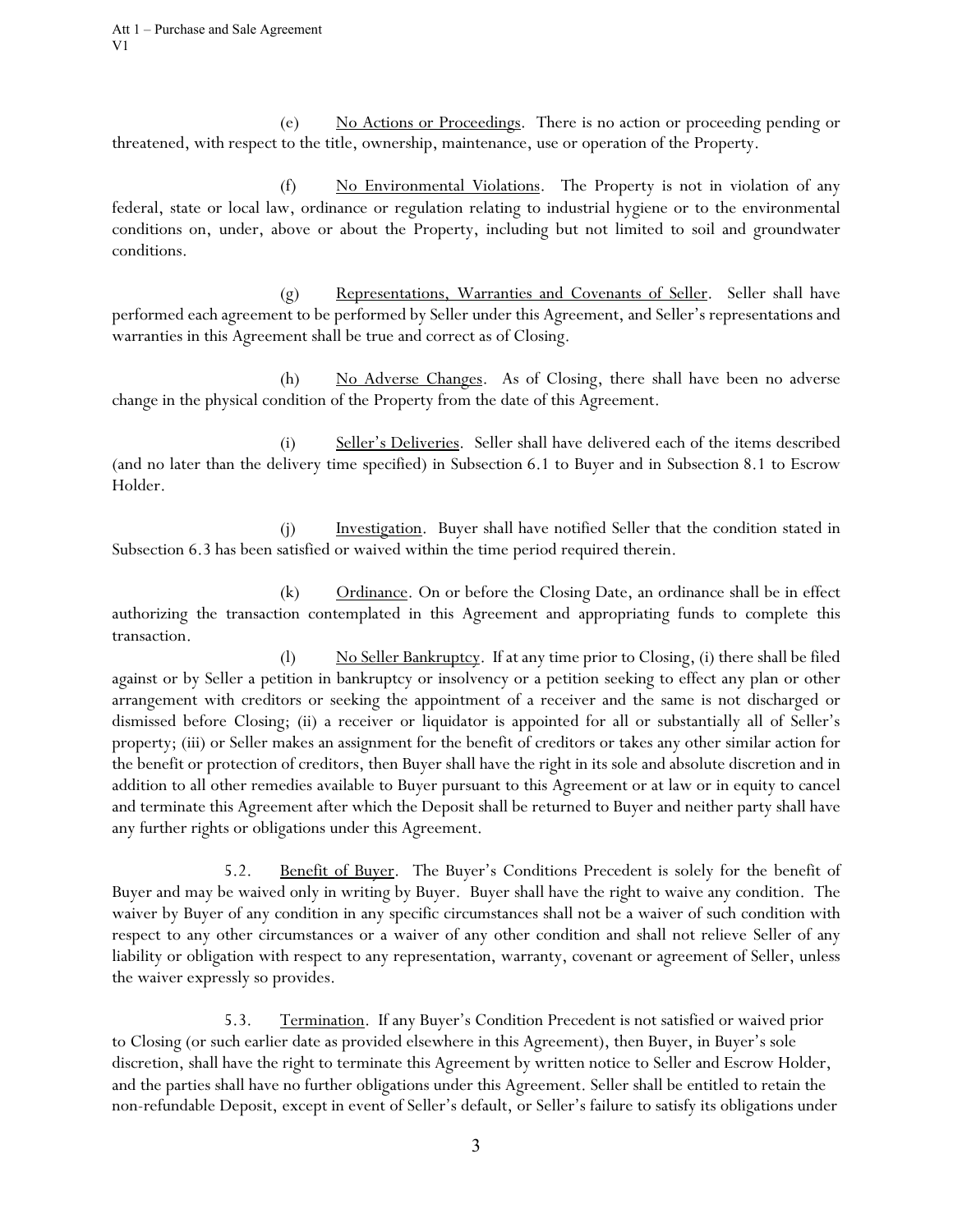Att 1 – Purchase and Sale Agreement V1

this Agreement, or Buyer's decision to terminate the Agreement if Buyer becomes aware of an environmental contamination issue during Buyer's investigation of the property described in Section 6, provided that if an environmental contamination issue is discovered, Buyer will make reasonable efforts to reach an agreed solution to that issue pursuant to this Agreement before terminating the Agreement.

## 6. Investigation of the Property.

6.1. Seller's Initial Deliveries. Within seven (7) days after the Effective Date, Seller shall, at its sole expense, deliver to Buyer (a) a completed disclosure statement for commercial real estate in the form required by Section 64.06.013 of the Revised Code of Washington; (b) all leases, contracts, and accounting records affecting the Property, if any; (c) signed complete copies of all Deeds of Trust, promissory notes, or other financial agreements or documents or conveyance instruments secured by the Property; and (d) other documents, records and materials concerning the operation or physical condition of the Property, including, without limitation, all surveys, maps, plans, soils reports and environmental site assessments in Seller's possession and control.

6.2. Entry. Without limiting any other rights of Buyer under this Agreement, as of the Effective Date, Buyer and Buyer's agents and employees shall have the right to enter the Property to conduct soils, engineering, environmental and other tests, inspections, surveys and investigations at the Property ("Investigations") at Buyer's sole expense. Seller agrees to cooperate with any Investigations made by or at Buyer's direction. The exercise by Buyer of any of the preceding rights or any other act of Buyer shall not negate any representation, warranty or covenant of Seller, or modify any of Buyer's rights or Seller's obligations in the event of any breach by Seller of any of its representations, warranties or covenants under this Agreement. To the extent permitted by applicable law, Buyer shall indemnify and hold Seller harmless from any and all damages, expense, liens or claims (including attorneys' fees) arising from Buyer's exercise of its rights under this Subsection 6.2 or failure to pay third parties, and the provisions of this indemnity shall survive termination of this Agreement. Buyer's activities at the Property shall be conducted during normal business hours, Monday through Friday, and shall not unreasonably interfere with the existing tenant's operations. Buyer shall give Seller and tenant 48 hours prior notice to requested time of access.

6.3. Period for Investigations. Closing of this transaction is conditioned on Buyer's satisfaction with the Property, the suitability of the Property for Buyer's intended uses and the feasibility of this transaction in Buyer's sole and absolute discretion. Buyer shall have until 45 days from the Effective Date, or June 30, 2021, whichever is latest, to conduct its Investigations and to review the items delivered by Seller pursuant to Subsection 6.1 above (the "Contingency Period"). If Buyer fails to notify Seller and the Escrow Holder in writing that this condition is satisfied or waived prior to 5:00 p.m. Pacific Time on the final day of the Contingency Period, then this Agreement shall be deemed terminated, and both Seller and Buyer shall be released and discharged from all further obligations under this Agreement except for those obligations that expressly survive Closing. Seller shall be entitled to retain the non-refundable Deposit, according to Sections 3.3 and 5.3 and, except as provided in Subsection 6.2, neither party shall be subject to a claim by the other for damages of any kind with respect to this Agreement or Buyer's attempt to purchase the Property.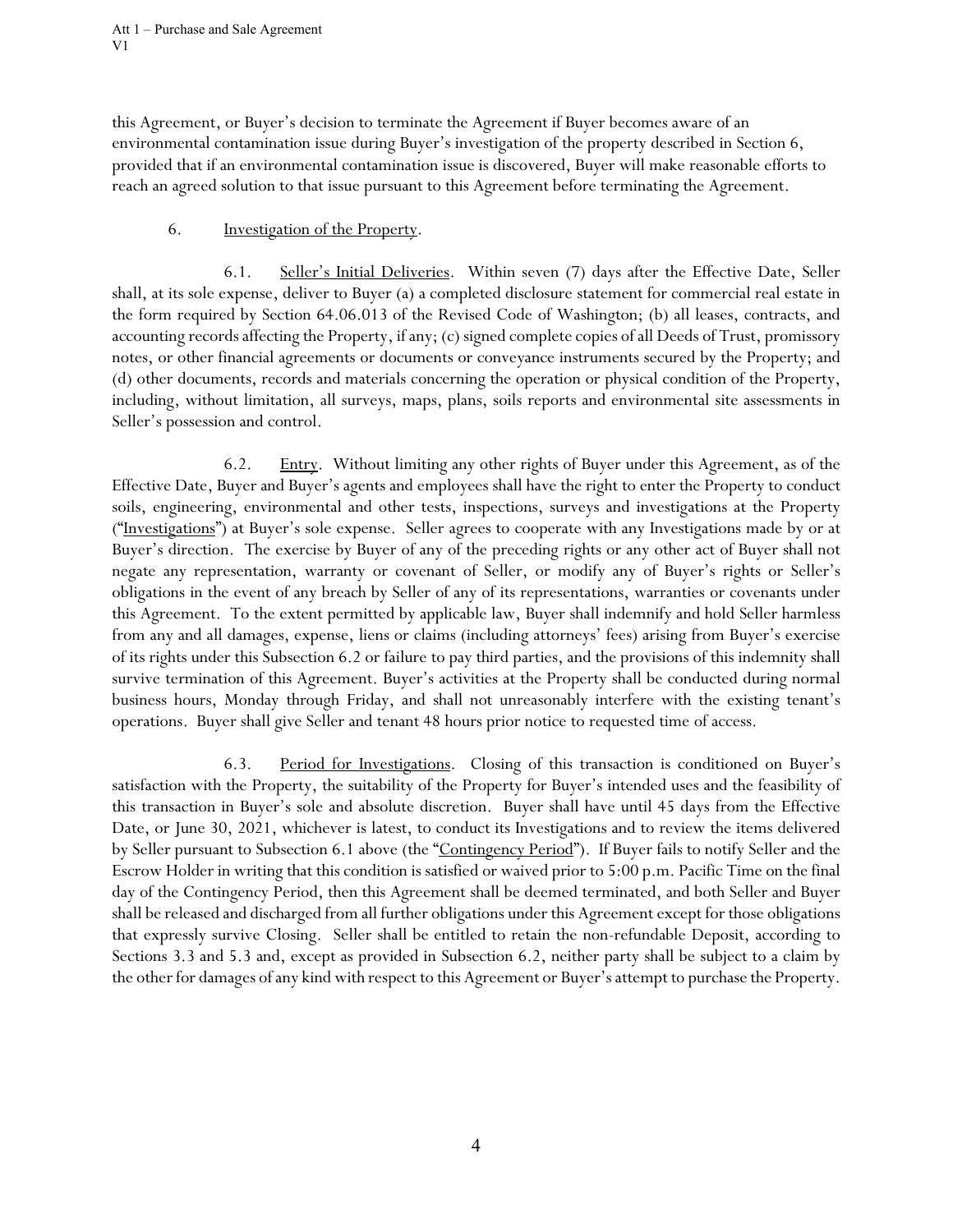7. Seller's Obligations. From the Effective Date until the Closing Date, Seller shall, at its sole expense:

7.1. Promptly notify Buyer upon learning of any fact or event that would make any of the representations or warranties of Seller contained in this Agreement or any Buyer's Conditions Precedent untrue or misleading in any material respect or that would cause Seller to be in violation of any of its covenants or other obligations hereunder.

7.2. Notify Buyer promptly upon receiving notice of a claim or pending litigation affecting the Property, or notice of any event, transaction, or occurrence before Closing that would materially adversely affect the Property or any part thereof.

7.3. Not convey, mortgage, grant a deed of trust, or contract to do the foregoing or otherwise allow or consent to convey, abandon, relinquish, cloud or encumber title to the Property or any interest therein or part thereof without Buyer's consent.

7.4. Maintain the Property in good order, condition and repair, and otherwise operate the Property and maintain its business records in the same manner as before the making of this Agreement, the same as though Seller were retaining the Property.

7.5. Maintain all casualty, liability and hazard insurance currently in force with respect to the Property through Closing without diminution in coverage.

7.6. Remedy any violations of law or municipal ordinances or regulations of any federal, state, local or other governmental departments of which Seller is aware.

7.7. Take no action that will adversely affect title to the Property nor take action that impairs the issuance of the Title Policy as described in Section 4 of this Agreement.

7.8 Notify Buyer of each event of which Seller becomes aware affecting the Property or any part thereof immediately upon learning of the occurrence of such event.

8. Deliveries to Escrow Holder.

8.1. By Seller. Seller shall deliver or cause to be delivered to Escrow Holder on or prior to the Closing Date the following items, the delivery of each of which shall be a condition to the performance by Buyer of its obligations under this Agreement:

(a) Deed. A statutory warranty deed, duly executed and acknowledged by Seller (the "Deed"), conveying to Buyer fee simple title to the Property, subject only to the Permitted Exceptions.

(b) FIRPTA Affidavit. A certificate evidencing that Seller is exempt from the withholding requirements of Section 1445 of the Internal Revenue Code.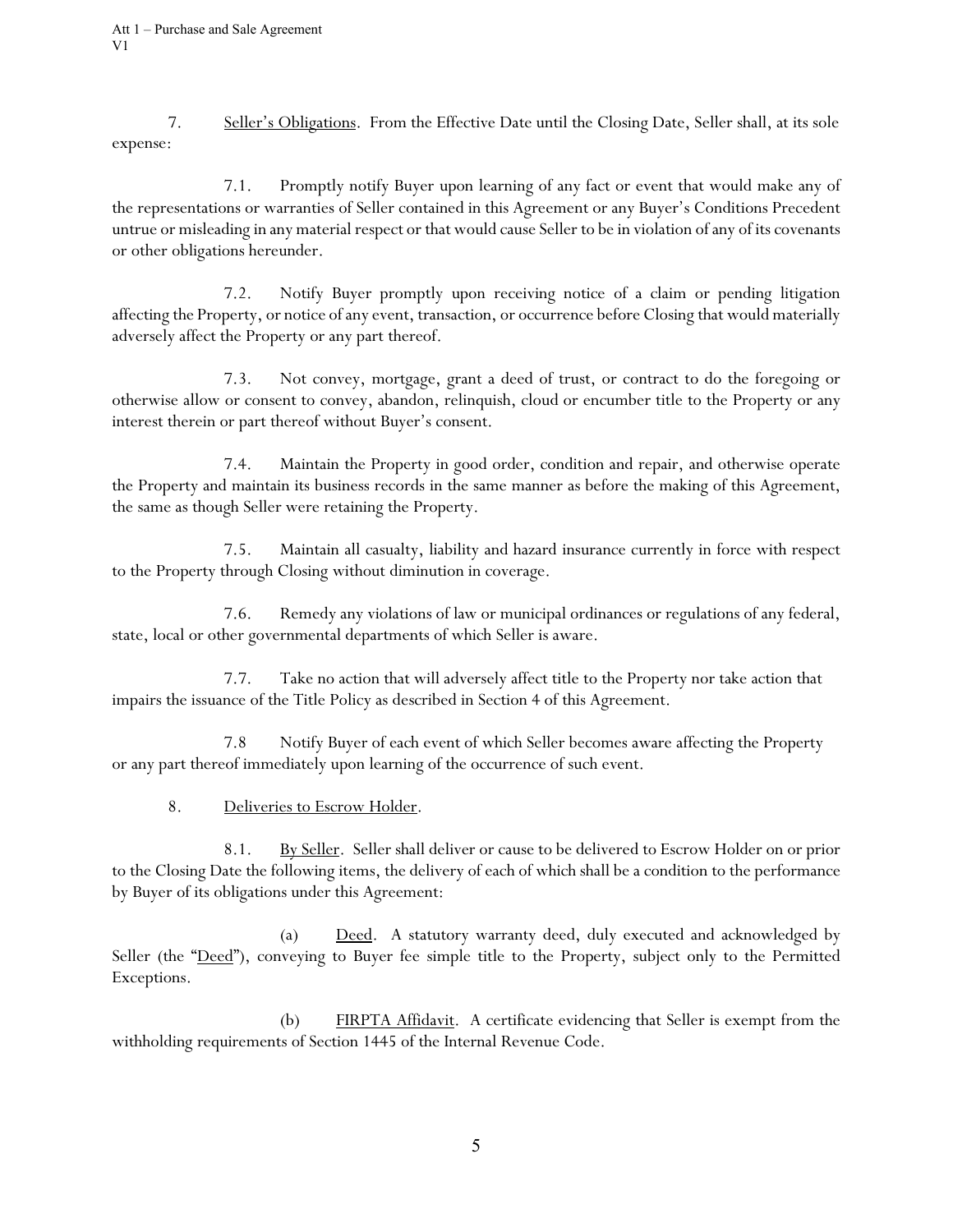(c) ALTA Affidavits. Any affidavits, certifications or instruments, including any lien affidavits or mechanic's lien indemnifications, duly executed and acknowledged by Seller, as reasonably may be required by the Title Company in order to issue the Title Policy.

(d) Closing Certificates. A certificate of Seller dated as of the Closing Date certifying that all of Seller's representations and warranties remain true as of the Closing Date, or if not, specifying the respect in which any representation or warranty is no longer true.

(e) Certificates of Authority. Such certificates as are necessary or required by Buyer or the Title Company to evidence the authority of Seller and its signatories to execute the instruments to be executed by Seller in connection with this transaction, and evidence that the execution of such instruments has been properly authorized by Seller.

(f) Excise Tax Affidavit. A real estate excise tax affidavit signed by Seller.

(g) Such other instruments or documents as may be reasonably required by the Title Company, or pursuant to the provisions if this Agreement, or as mutually agreed by Seller and Buyer to be necessary to fully consummate the transaction contemplated hereby.

8.2. By Buyer. Buyer shall deliver or cause to be delivered to Escrow Holder on or prior to the Closing Date the following items:

(a) Purchase Price. Buyer shall deliver or cause to be delivered to Escrow Holder on or before the Closing Date cash by federal funds, wire transfer or cashier's check in the amount necessary to pay the balance of the Purchase Price and Buyer's share of closing costs and prorations.

(b) Excise Tax Affidavit. A real estate excise tax affidavit signed by Buyer.

(c) Such other instruments or documents as may be reasonably required by the Title Company, or pursuant to the provisions if this Agreement, or as mutually agreed by Seller and Buyer to be necessary to fully consummate the transaction contemplated hereby.

9. Close of Escrow.

9.1. Time. Closing shall occur in the office of Escrow Holder on a date mutually agreeable to Buyer and Seller after Buyer's Conditions Precedent have been satisfied or waived, but in any event no later than August 30, 2021, unless further extended by written agreement or unless accelerated by written agreement if the Parties conclude an earlier Closing is possible. As used in this Agreement, "Closing," "Closing Date" or "Date of Closing" means the date on which all appropriate documents are recorded, and proceeds of sale are available for disbursement to Seller in accordance with this Agreement. Funds held in reserve accounts pursuant to escrow instructions shall be deemed, for purposes of the definition of "Closing," "Closing Date" and "Date of Closing," as available for disbursement to Seller.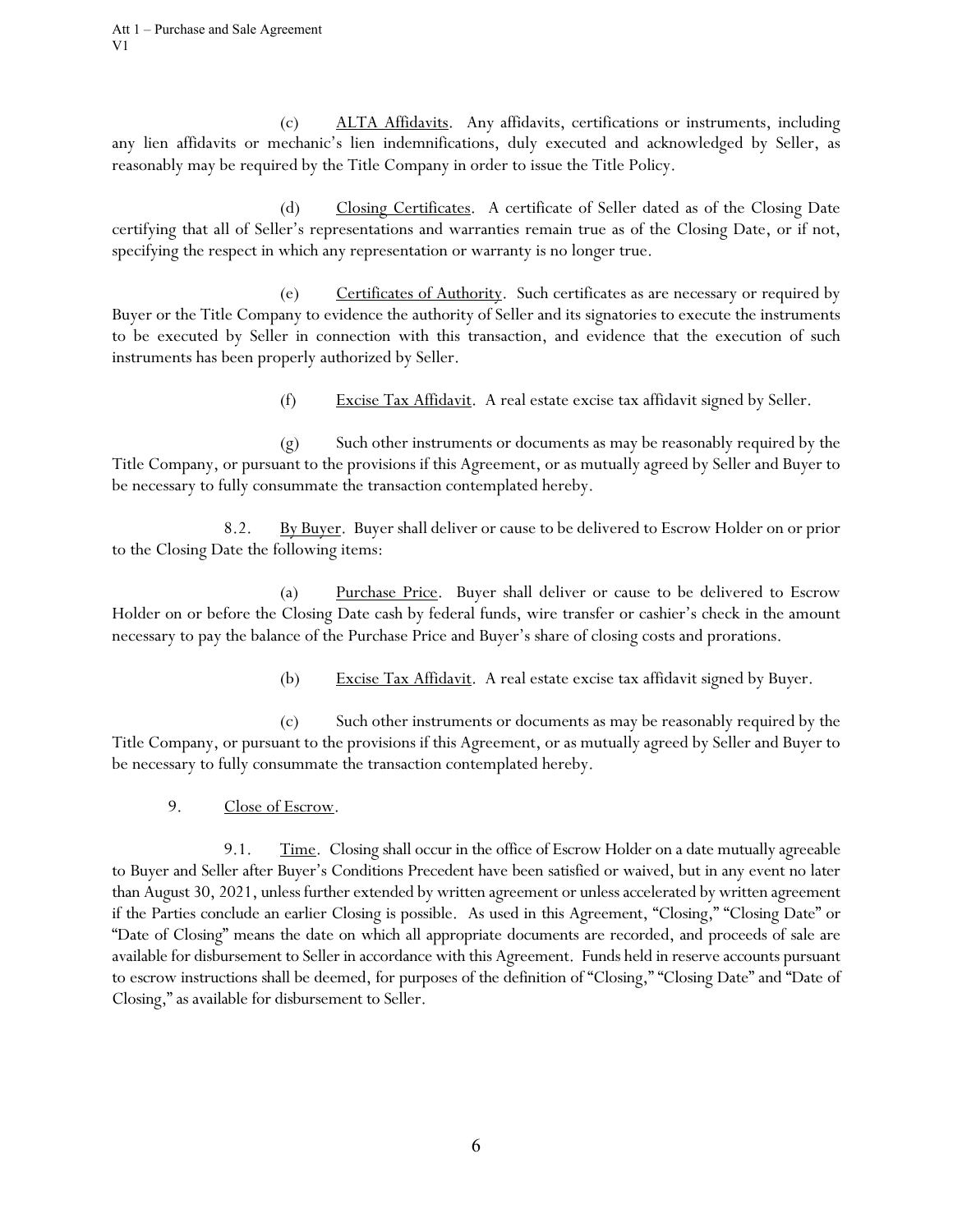#### 9.2. Closing Costs and Prorations.

(a) Closing Costs. Buyer and Seller shall each pay its own attorneys' fees. Buyer shall pay the cost of recording the Deed, escrow fees, the title insurance premium charged by the Title Company for Buyer's Title Policy and the endorsements required by Buyer, and the cost of any survey required by the Title Company (if any). Seller's monetary liens on the Property, if not previously discharged, shall be discharged in full out of the Purchase Price at Closing. Seller shall pay real estate excise tax, if any is due.

 (b) Prorations. Seller shall be responsible for paying real property taxes, general assessments, surface water management fees and other fees (if any) payable to governmental entities, utilities and operating expenses relating to the Property through the Closing Date. If Seller is entitled to a reimbursement for overpayment of real property taxes, it shall be Seller's responsibility to seek such reimbursement from the appropriate taxing authority outside of Closing. Subject to Seller's obligation under Section 6.1(b) to deliver to Buyer leases on the property prior to Closing, Buyer acknowledges that at Closing, Seller will be assigning, and Buyer will be assuming an existing triple net lease on the Property in which the tenant is responsible for maintenance, utilities, taxes and insurance pursuant to the terms of said lease. To the extent the tenant pays expenses set forth herein directly, Escrow Holder shall only pro rate those expenses paid by Seller. For those expenses for which Seller pays, Seller shall provide evidence satisfactory to Buyer that accounts for utility services to the Property, including but not limited to electricity, heating oil (if applicable), natural gas (if applicable), solid waste, water, sewer, telephone, internet service, and cable, are current and there are no delinquent charges owing. Seller shall pay any special assessments against the Property in existence as of the Closing Date through the Closing Date. All expenses of the Property, including but not limited to, real property taxes, surface water management fees and other fees (if any) payable to governmental entities, rents, utility charges, amounts payable under contracts that Buyer elects to accept or assume, annual permits and other expenses normal to ownership, use, operation and maintenance of the Property shall be prorated as of 11:59 p.m. on the Closing Date.

#### 9.3. Procedure. Escrow Holder shall close escrow as follows:

(a) Obtain the release of the Property from any liens described in the Commitment, and delivery of all documents by Seller, and in this Agreement except the Permitted Exceptions;

| Seller; | (b) | Confirm with Buyer satisfactory evidence of delivery of all documents by  |
|---------|-----|---------------------------------------------------------------------------|
|         | (c) | Confirm with Seller satisfactory evidence of delivery of all documents by |
| Buyer;  | (d) | Pay applicable real estate transfer excise taxes and record the Deed;     |
|         | (e) | Complete the prorations and credits;                                      |
|         | (f) | Issue and deliver the Title Policy to Buyer;                              |
| Buyer;  | (g) | Deliver any other documents deposited by Seller with Escrow Holder to     |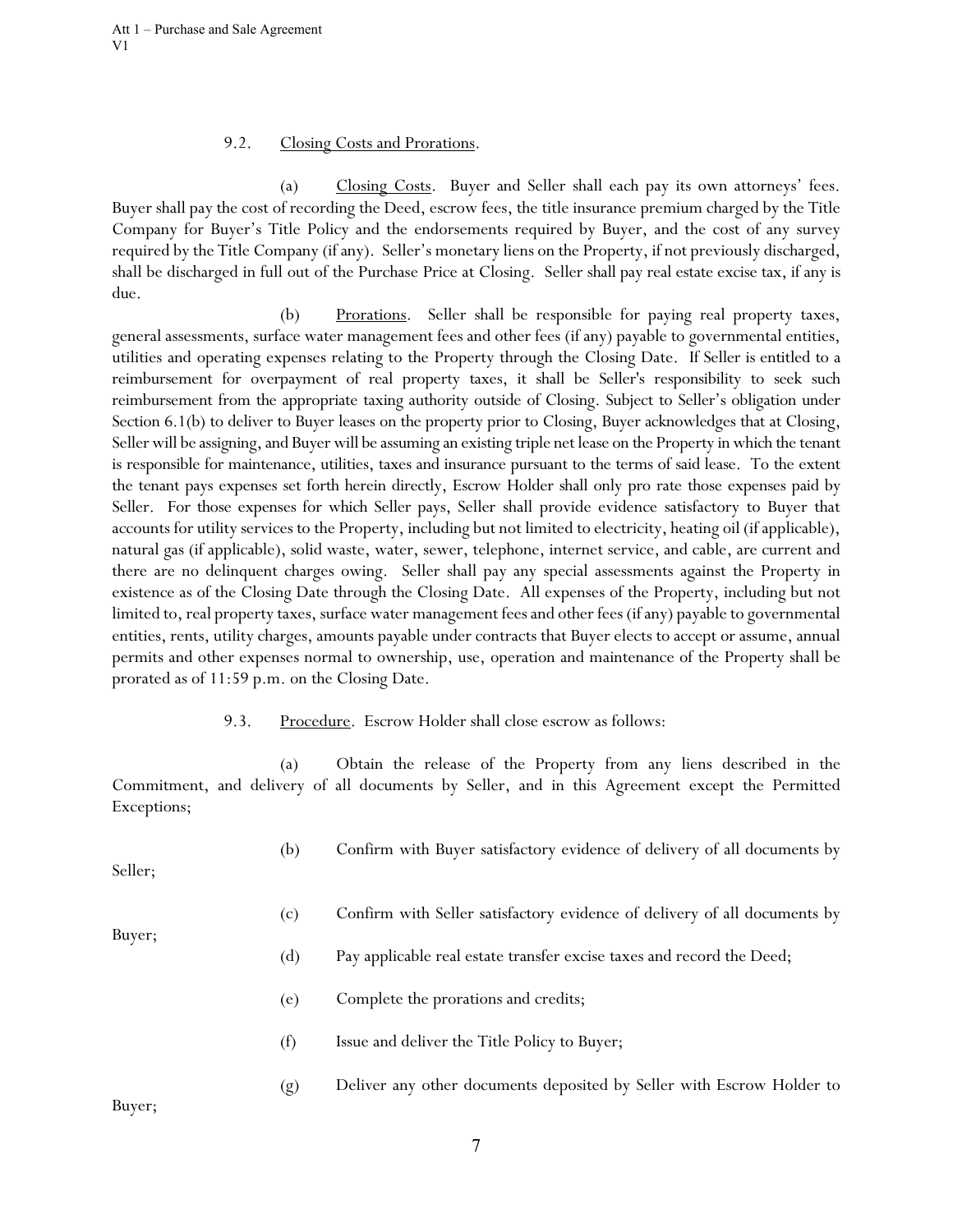(h) Deliver the Purchase Price less Seller's closing costs and prorations and Buyer credits, if any, to Seller;

(i) Forward to Buyer and Seller, in duplicate, a separate accounting of all funds received and disbursed for each party and copies of all executed and recorded or filed documents deposited with Escrow Holder, with such recording and filing date endorsed thereon; and

(j) Deliver lease security deposits and prorated rents to Buyer.

9.4. Incorporation of Escrow Instructions. This Agreement shall serve as escrow instructions, and an executed copy of this Agreement shall be deposited by Buyer with Escrow Holder following its execution. The parties may execute additional escrow instructions provided that such additional escrow instructions shall not change the terms of this Agreement.

9.5 Possession. Possession of the Property shall be delivered to Buyer upon Closing, subject to Seller's tenant's rights under existing lease.

9.6. Deliveries Outside of Escrow. On the Closing Date Seller shall deliver to Buyer outside of escrow all original books and records of account, contracts, leases and leasing correspondence, receipts for deposits, unpaid bills and other papers pertaining to the Property, architectural and engineering plans, drawings and specifications for the improvements to the Property, all "As-Built" plans and specifications, original operating permits and certificates relating to use, occupancy or operation of the Property, all advertising materials, booklets, keys and other items, if any, used in Seller's operation of the Property.

10. Brokerage Commission. Seller warrants to Buyer and Buyer warrants to Seller that each party's sole contact with the other and with the Property regarding this transaction has been directly with the other party and has not involved any broker or finder. Seller and Buyer further warrant to each other that no broker or finder can properly claim a right to a commission or finder's fee based upon contacts between the claimant and that party with respect to the other party or the Property. To the extent permitted by applicable law, each party shall indemnify, defend and hold the other party harmless from and against any loss, cost or expense, including, but not limited to, attorneys' fees and court costs, resulting from any claim for a fee or commission by any broker or finder in connection with the Property and this Agreement resulting from the indemnifying party's actions.

# 11. Condemnation.

11. If there is a condemnation (by an entity other than Buyer) of all or part of the Property initiated before Closing, Seller shall promptly notify Buyer and Buyer shall have the option for ten (10) days following the date the notice is received (a) to proceed with the Closing, in which event all condemnation proceeds already received by Seller by the Closing shall be paid to Buyer and the right to receive such proceeds not yet received by Seller shall be assigned to Buyer at the Closing, or (b) to terminate this Agreement. Unless this Agreement is terminated, Seller shall take no action with respect to any condemnation proceeding without the prior written consent of Buyer. Buyer shall take no action to initiate a condemnation proceeding for all or any portion of the Property.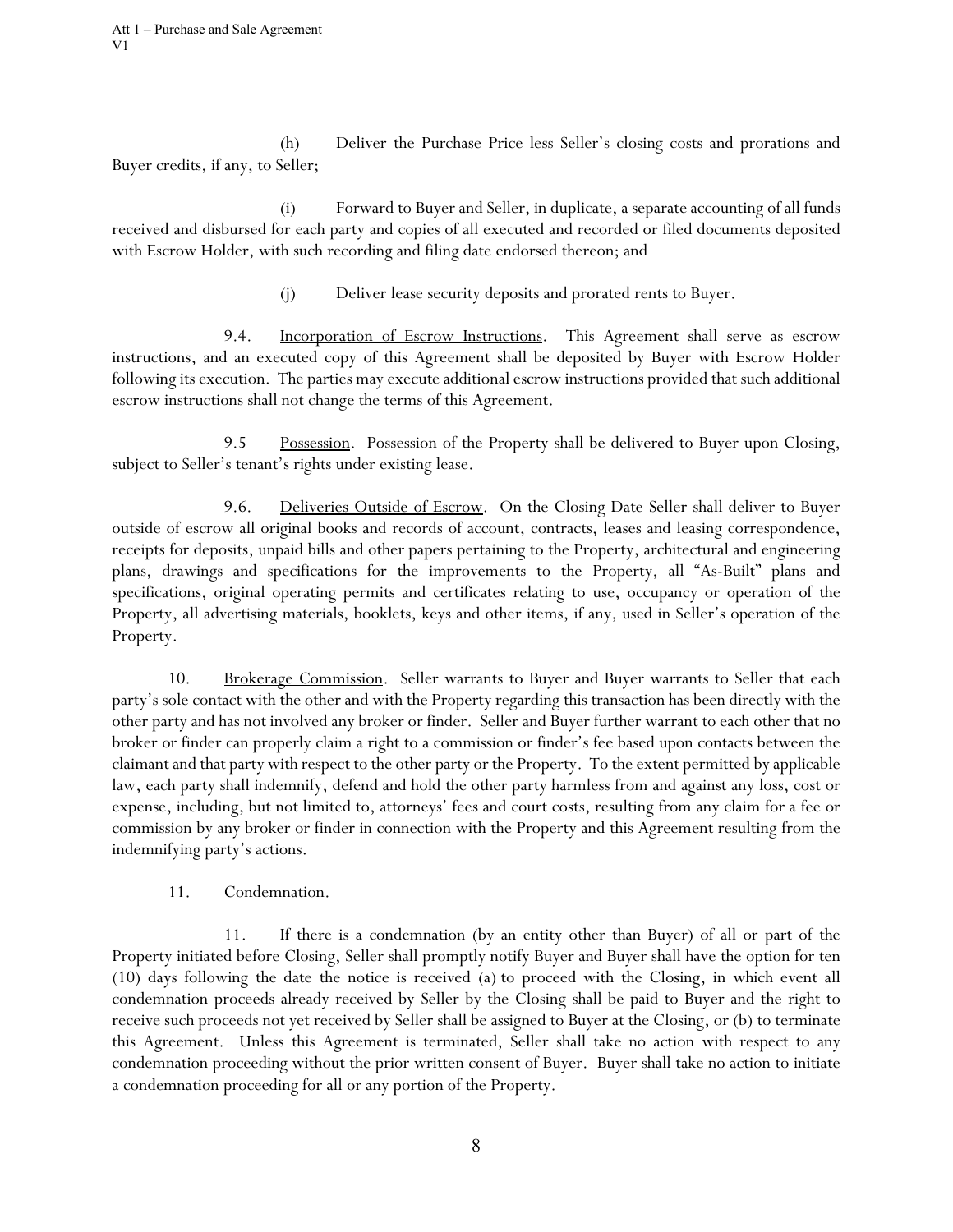Att 1 – Purchase and Sale Agreement V1

#### 12. Representations, Warranties and Covenants.

12.1. Seller's Representations and Warranties. In addition to the representations, warranties and covenants contained elsewhere in this Agreement, Seller, as of the Effective Date and as of the Closing Date, makes the following representations, warranties and covenants:

(a) Title. Seller is the sole owner of the Property.

(b) Agreements to Transfer or Encumber. Seller has not committed nor obligated itself in any manner whatsoever to sell or encumber the Property or any interest therein to any party other than Buyer, nor committed or obligated to lease all or any portion of the Property.

(c) Compliance with Law. To the best of Seller's knowledge, the property complies in all material respects (both condition and use) with all applicable statutes, ordinances, codes, rules and regulations of any governmental authority having jurisdiction over the Property (including those related to zoning, building, subdivision, engineering, and Environmental or Safety Laws) that remains uncured.

(d) Bankruptcy, Etc. No bankruptcy, insolvency, rearrangement or similar action involving Seller or the Property, whether voluntary or involuntary, is pending, threatened, by a third party, or contemplated by Seller.

(e) Litigation. There is no pending or to Seller's best knowledge threatened in writing, judicial, non-judicial foreclosure, or municipal or administrative proceedings with respect to this transaction or in any manner affecting the Property or any portion thereof or in which Seller is or will be a party by reason of Seller's ownership of the Property.

(f) Notices. Seller have not received any written notices from any insurance companies, governmental agencies or from any other parties with respect to any violations or other matters concerning the Property.

(g) Taxes and Assessments. Other than amounts disclosed by the Commitment, to the best of Seller' knowledge, no other property taxes have been or will be assessed against the Property for the current tax year, and there are no general or special assessments or charges that have been levied, assessed or imposed on or against the Property.

(h) Tax Returns. Seller has filed all local, state and federal tax forms that are required to be filed by Seller, have paid all taxes due and payable by Seller to date and will pay all such taxes that become due and payable by Seller prior to the Closing.

(i) Underground Storage Tanks; Hazardous Substances. To the best of Seller's knowledge, (i) there are no cisterns, wells, subterranean storage or underground storage tanks on the Property, (ii) there are no Hazardous Substances currently located in, on, or under the Property in a manner or quantity that presently violates any Environmental or Safety Law, and (iii) there is no pending or threatened investigation or remedial action by any governmental agency regarding the release of Hazardous Substances or the violation of Environmental or Safety Laws at the Property. Buyer acknowledges that Buyer is aware that underground storage tanks have been removed from the Property, and that to the best of Seller's knowledge, the area was remediated and Phase One and Phase Two environmental reports will be provided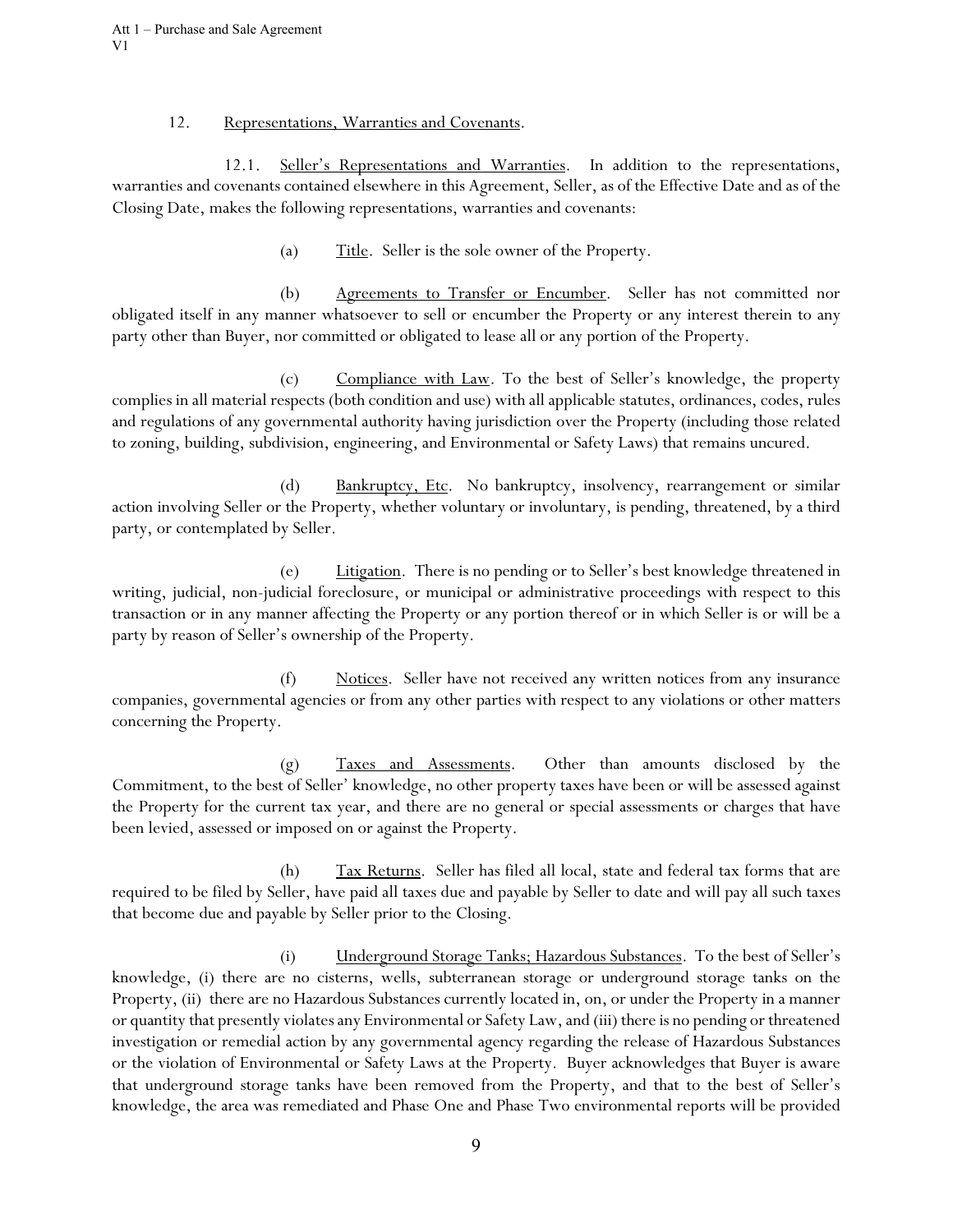to Buyer, during the Inspection Period, indicating that no further remediation is required. Buyer agrees to rely solely on Buyer's own inspections.

(j) Violation of Property Restrictions. To the best of Seller' knowledge, the Property and the current use, occupation and condition thereof do not violate any applicable deed restrictions or other covenants, restrictions or agreements (including, without limitation, any of the Permitted Exceptions), site plan approvals, zoning or urban redevelopment plans applicable to the Property.

(k) Tax Valuation/Assessment. Seller has no knowledge and has not received any notice of: (a) proceedings pending for the correction of the assessed valuation of Real Property, or (b) any other pending or threatened special assessments affecting the Real Property.

(l) Authority. Seller has all requisite power and authority to execute and deliver this Agreement and to carry out its obligations hereunder and the transactions contemplated hereby. This Agreement has been, and the documents contemplated hereby will be, duly executed and delivered by Seller and constitute the Seller's legal, valid and binding obligation enforceable against Seller in accordance with its terms. The consummation by Seller of the sale of the Property is not in violation of or in conflict with nor does it constitute a default under any of the terms of any agreement or instrument to which Seller is or may be bound, or of any provision of any applicable law, ordinance, rule or regulation of any governmental authority or of any provision of any applicable order, judgment or decree of any court, arbitrator or governmental authority.

(n) No Omissions. All representations and warranties made by Seller in this Agreement, and all information contained in any certificate furnished by Seller to Buyer in connection with this transaction, are free from any untrue statement of material fact and do not omit to state any material facts necessary to make the statements contained herein or therein not misleading. The copies of any documents furnished to Buyer in connection with this transaction are true and complete copies of the documents they purport to be.

(o) Leases, Service Contracts or Other Contracts. Subject to Seller's obligation under Section 6.1(b) to deliver to Buyer leases on the property prior to Closing, the parties acknowledge that there is an existing lease on the Property, which shall be assigned by Seller to Buyer at Closing. Buyer agrees to assume and perform the lease according to its terms and conditions, and further agrees to indemnify and hold Seller harmless from any claims, causes of action, liability, loss or damages, including reasonable attorney's fees, which may occur or arise under the assigned lease by any acts or omissions of Buyer after Closing. This term shall survive Closing. Prior to Closing, Buyer, Seller, and tenant will execute a lease transfer agreement that will confirm the respective parties' contact information, and require tenant to pay Leasehold Excise Tax to Buyer in lieu of property tax payments (special district charges will still be applicable).

(p) Mechanic's Liens. No labor, material or services have been furnished in, on or about the Property or any part thereof that has not been paid in full prior to Closing.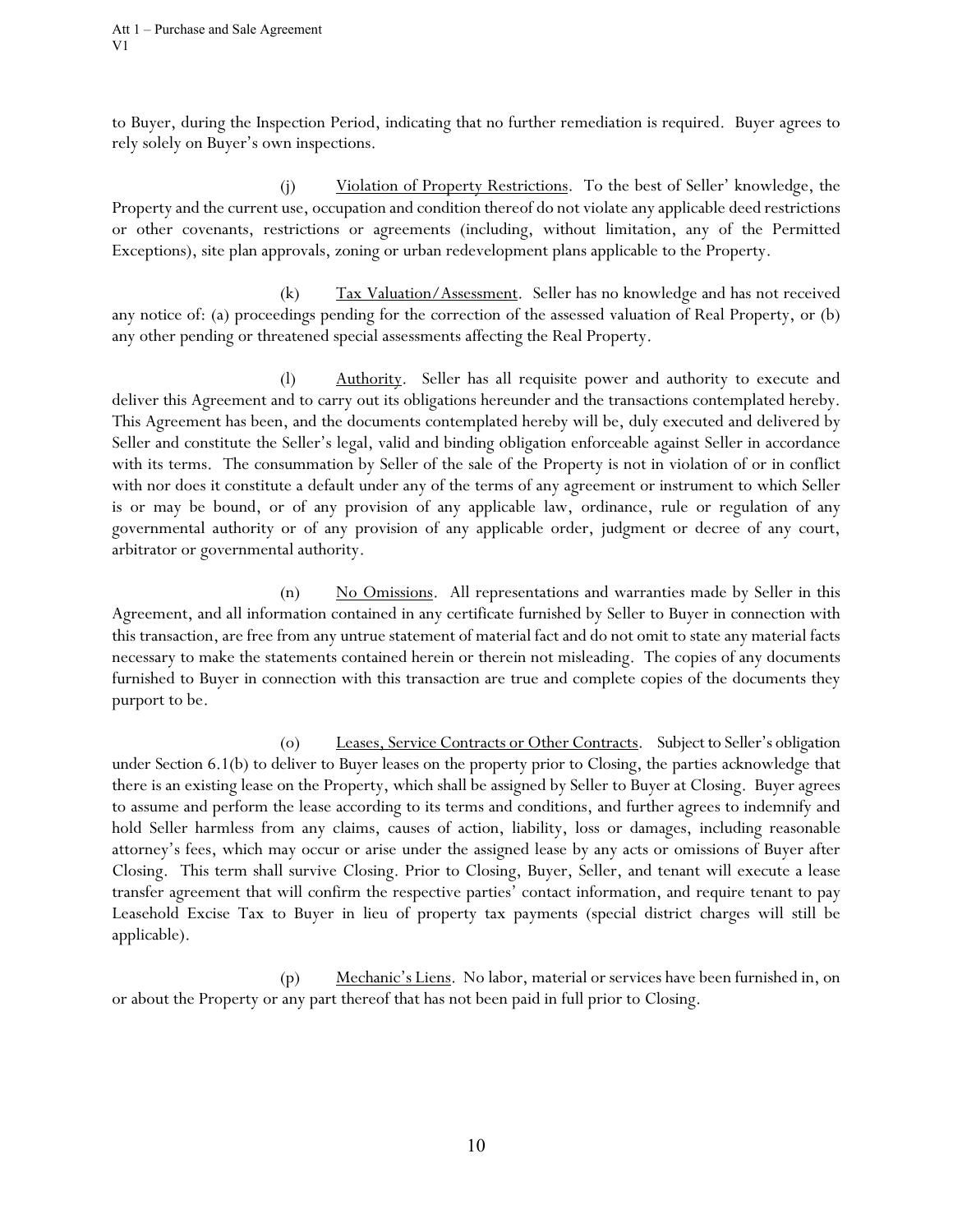12.2. Seller's Knowledge. Whenever the phrases "to Seller's knowledge" or "to the best of Seller's knowledge" or any similar phrase is used herein, those phrases mean the present, actual knowledge (as opposed to the imputed knowledge) of the fact or condition by Brian Hicks ("Seller's Representative"). The representations and warranties contained in Section 12.1 are the representations and warranties of Seller, not Seller's Representative, and shall not create any individual liability for Seller's Representative. Seller represents and warrants that Seller's representative, Brian Hicks, is the Seller's Representative most knowledgeable regarding the Property.

12.3 Effect of Buyer's Inspections. The effect of the representations and warranties made by Seller in this Agreement shall not be diminished or deemed to be waived by any inspections, tests or investigations made by Buyer or its agents.

12.4 Survival Period. Subject to the provisions of Section 12.5, and notwithstanding anything else to the contrary contained in this Agreement, in any exhibits attached hereto, or in any documents executed or to be executed at Closing or otherwise in connection herewith (collectively, the "Purchase Documents"), all of Seller's representations, warranties, covenants, undertakings, indemnities, and agreements contained in any of the Purchase Documents (collectively, "Seller's Undertakings") shall survive the Closing for a period of six (6) months (the "Survival Period").

12.5 Assumption of Liabilities. Buyer, by virtue of the purchase of the Property, will not be required to satisfy any obligation of Seller arising prior to the Closing Date. Other than such obligations so expressly assumed by Buyer or any liens or other obligations with respect to the Property that result from any action or activities by or on behalf of Buyer after the Closing Date, Seller, after the Date of Closing, will pay and discharge any and all liabilities of each and every kind arising out of or by virtue of the possession, ownership or use of the Property prior to the Closing Date, and shall indemnify, defend and hold Buyer harmless therefrom.

12.6 Provide Further Information. From the Effective Date through the Closing Date, Seller will notify Buyer of each event of which Seller becomes aware affecting the Property or any part thereof promptly upon learning of the occurrence of such event.

13. Environmental Compliance. In addition to and without limiting any other representations, warranties, covenants and agreements in this Agreement, Seller represents, warrants, covenants and agrees:

13.1. **Hazardous Substances.** Except for petroleum products in connection with motor vehicles, lawn mowers, and underground storage tank for heating oil, Seller has not used or stored on, under or about the Property or transported to or from the Property any Hazardous Substance or allowed any other person or entity to do so. Seller has not, generated, manufactured, produced, stored, released, discharged or disposed of on, under, above or about the Property (or off-site of the Property that might affect the Property) or transported to or from the Property, any Hazardous Substance or allowed any other person or entity to do so. Seller has no knowledge nor has Seller observed any questionable practice or conduct indicating that any Hazardous Substance has been used, generated, manufactured, produced, stored, released, discharged or disposed of on, under or above Property (or off-site of the Property that might affect the Property) or transported to or from the Property by any entity, firm or person, or from any source whatsoever.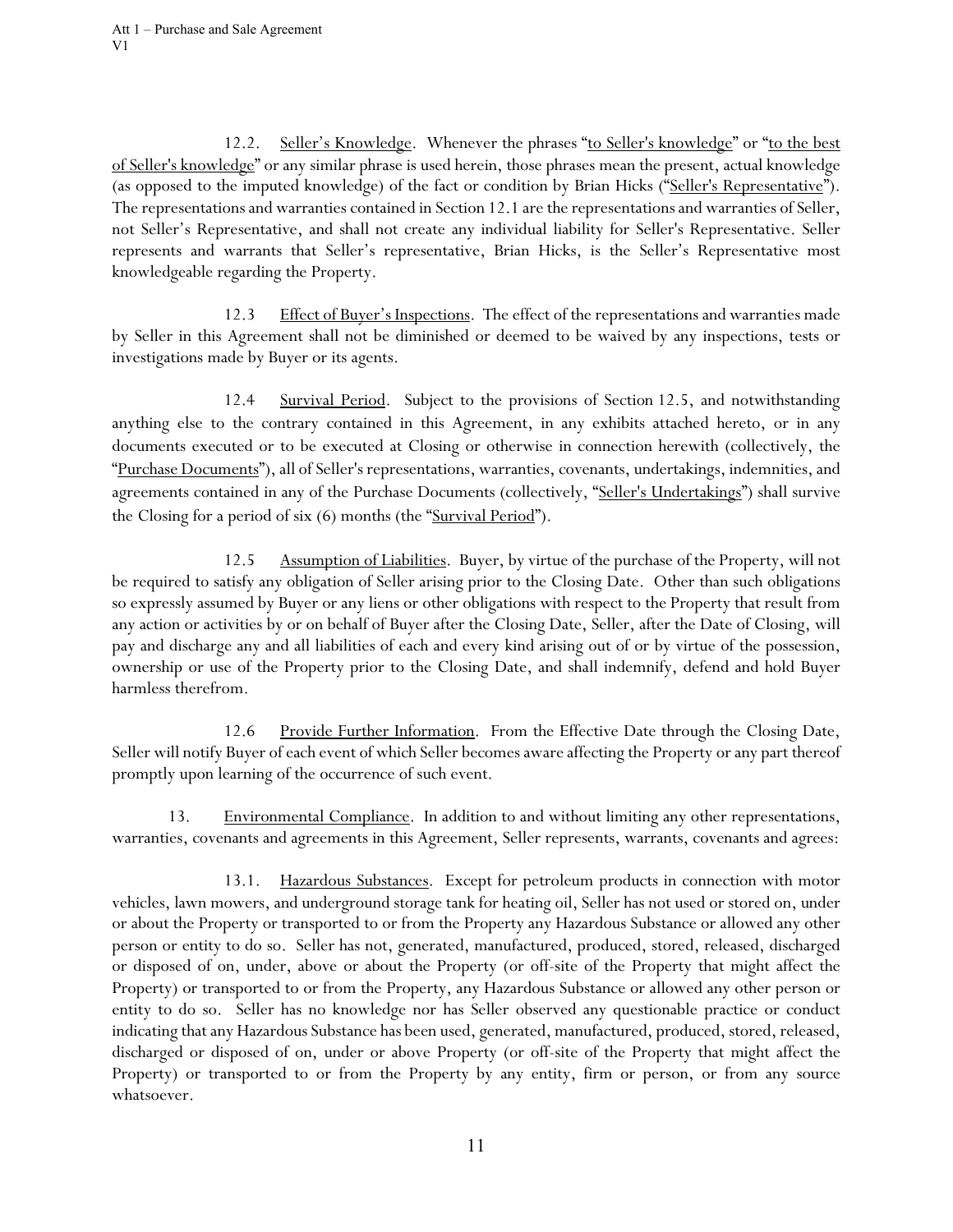13.2. Pre-closing Covenant. Seller will not use, generate, manufacture, produce, store, release, discharge or dispose of on, under, above or about the Property (or off-site of the Property that might affect the Property), or transport to or from the Property, any Hazardous Substance or authorize any other person or entity to do so, prior to the Closing.

### 13.3. Intentionally Omitted.

13.4. Definitions. For the purpose of this Section 13, the following terms shall be defined as provided below unless the context clearly requires a different meaning:

> (a) "Environmental or Safety Law" means the Federal Water Pollution Control Act, the Clean Air Act, the Resource Conservation and Recovery Act ("RCRA"), the Comprehensive Environmental Response, Compensation and Liability Act ("CERCLA"), the Superfund Amendment and Reauthorization Act, the Toxic Substances Control Act ("TSCA"), the Occupational Safety and Health Act, the Hazardous Materials Transportation Act, the Hazardous Materials Transportation Uniform Safety Act, the Oil Pollution Act of 1990, the Washington Water Pollution Control Act, the Clean Air Washington Act, the Washington Hazardous Waste Management Act ("HWMA"), the Washington Model Toxics Control Act ("MTCA"), the Washington Industrial Safety and Health Act, the Washington Worker and Community Right to Know Act, and the Washington Oil and Hazardous Substance Spill Prevention and Response Act, together with all regulations promulgated under any such authority, and any and all other federal, state, regional, local or international statutes, regulations, rules, ordinances, orders, court or regulatory agency directives, permits, licenses, governmental authorizations and common law causes of action that apply to (1) any hazardous substance or material regulated or restricted under CERCLA, RCRA, TSCA, MTCA, or the HWMA; (2) any other pollutant, contaminant, or waste; (3) the health or safety of persons; or (4) the protection of the environment or land use. "Environmental or Safety Law" includes past and future amendments and supplements.

> (b) "Hazardous Substances" means any hazardous, toxic, or dangerous substance, waste, or material that is regulated under any Environmental or Safety Law.

## 14. As-Is Sale; Release; Seller Disclosure Form.

14.1. As-Is Sale. Buyer acknowledges that, except for the representations and warranties of Seller set forth in this Agreement and the Purchase Documents, the Property is being purchased on an "as is" basis, and that no implied or express representations or warranties have been made by Seller except as expressly provided in this Agreement. Buyer acknowledges that (a) Buyer has had or will have, pursuant to this Agreement, an adequate opportunity to make such legal, factual and other inquiries and investigation as Buyer deems necessary, desirable or appropriate with respect to the Property, and (b) except as otherwise expressly set forth in Section 12.1 of this Agreement, neither Seller, nor anyone acting for or on behalf of Seller, has made any representation, warranty, promise or statement, express or implied, to Buyer, or to anyone acting for or on behalf of Buyer, concerning the Property or the condition, use or development thereof. Buyer represents that, in entering into this Agreement, Buyer has not relied on any representation, warranty, promise or statement, express or implied, of Seller, or anyone acting for or on behalf of Seller,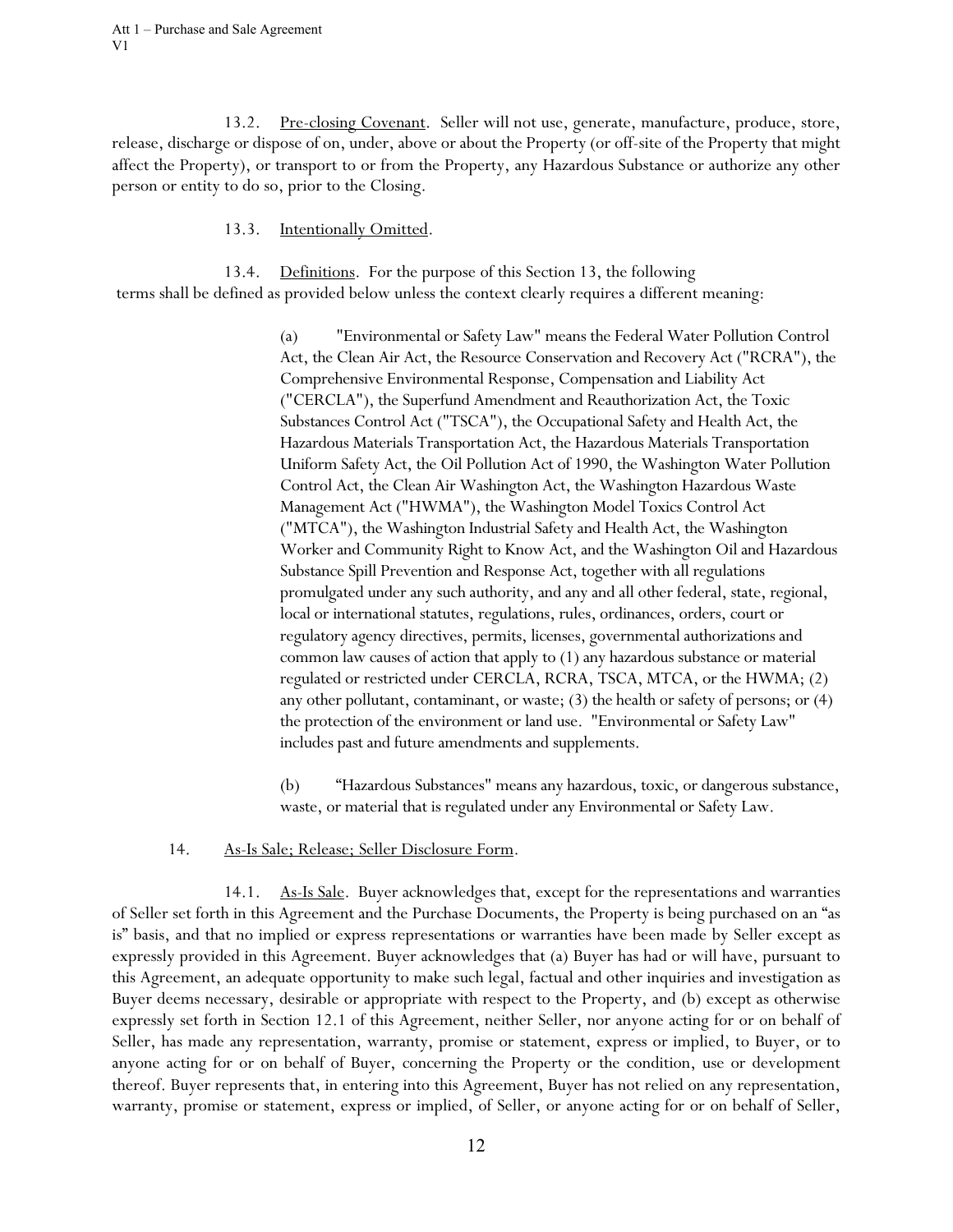other than as expressly set forth in Section 12.1 of this Agreement, and that Buyer shall purchase the Property based upon Buyer's own prior investigation and examination of the Property. If Buyer elects to proceed to Closing, such election will be made at Buyer's absolute discretion, in reliance solely upon the tests, analyses, inspections and investigations that Buyer makes, or had the right to make and opted not, or otherwise failed, to make, and not in reliance upon any alleged representation made by or on behalf of Seller, except as set forth in Section 12.1.

15. Survival. Subject to the limitations in Section 12.4, the covenants, agreements, representations and warranties made in this Agreement shall survive the Closing unimpaired and shall not merge into the Deed and the recordation thereof.

16. Entire Agreement. This Agreement contains the entire integrated agreement of the parties, including all of the covenants and conditions between the parties with respect to the subject matter of this Agreement, and supersedes all prior correspondence, agreements and understandings, both verbal and written. No addition or modification of any term or provision of this Agreement shall be effective unless set forth in writing and signed by Seller and Buyer. The parties do not intend to confer any benefit under this Agreement to any person, firm or corporation other than the parties.

# 17. Default; Remedies, Specific Performance.

17.1 Seller Default. This Agreement pertains to the conveyance of real property, the unique nature of which is hereby acknowledged by the parties. Consequently, if Seller breaches or defaults under this Agreement or any of the representations, warranties, terms, covenants, conditions or provisions hereof, Buyer shall have, in addition to a claim for damages for such breach or default, and in addition and without prejudice to any other right or remedy available under this Agreement or at law or in equity, the right (a) to specific performance of this Agreement; or (b) to terminate this Agreement upon written notice without liability to Seller.

17.2 Buyer Default. If Buyer fails to perform its obligations pursuant to this Agreement at or prior to Closing for any reason except (a) failure of any condition precedent to Buyer's obligations to Close or (b) failure by Seller to perform its obligations hereunder, then Seller, as its sole and exclusive remedy, may terminate this Agreement and receive the Deposit as liquidated damages and not as penalty, in full satisfaction of claims against Buyer hereunder. Seller and Buyer agree that Seller's damages resulting from Buyer 's default are difficult, if not impossible, to determine, and the Deposit is a fair estimate of those damages and has been agreed to in an effort to cause the amount of damages to be certain.

18. Notices. All written notices required to be given pursuant to the terms hereof shall be either delivered personally; deposited in the United States mail, certified mail, return receipt requested, postage prepaid and addressed to the addresses listed below with copies to the parties listed after such address (if any) sent by facsimile transmission to the numbers below or sent by electronic transmission to the email address below, with receipt acknowledged: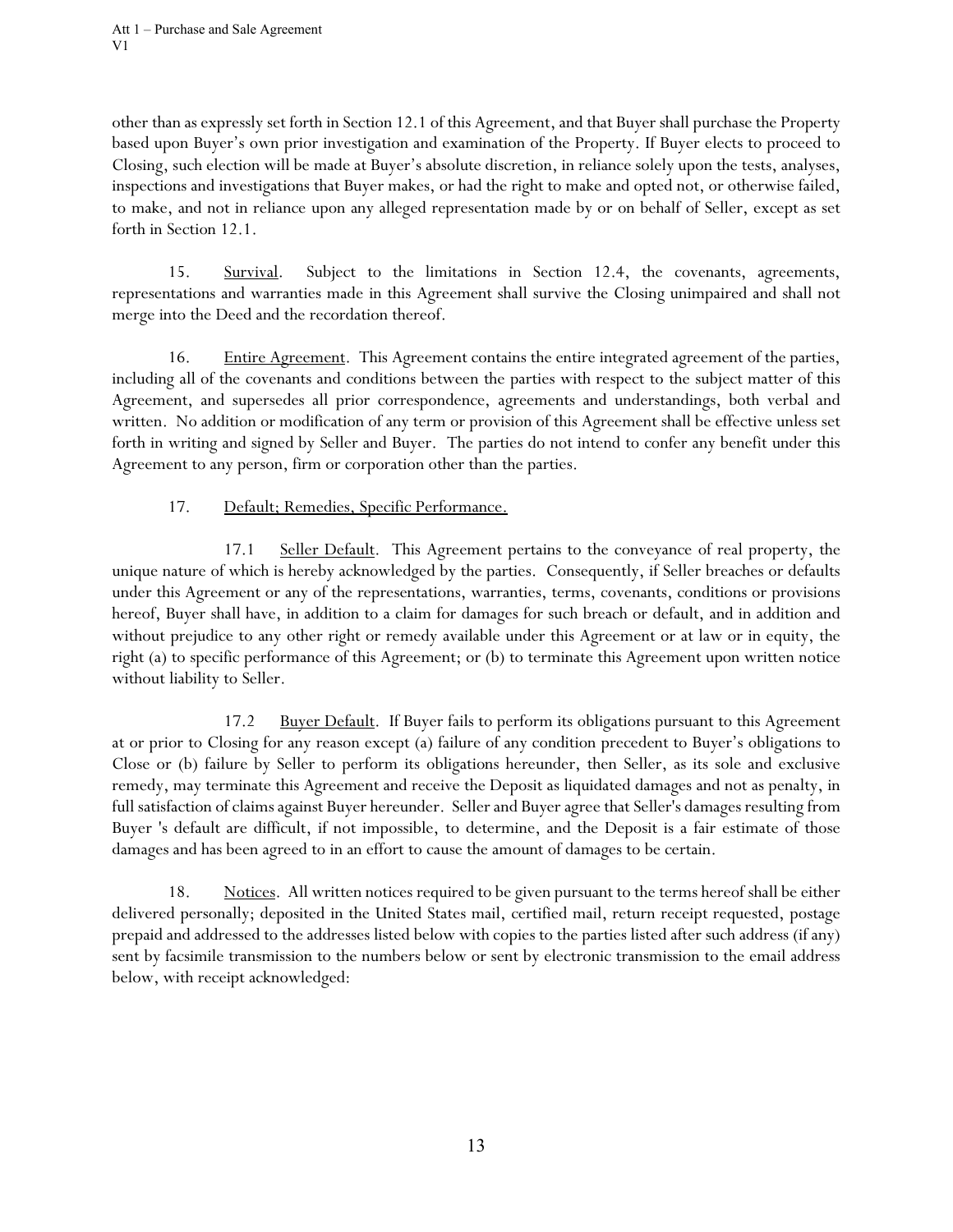#### SELLER:

Brian Hicks Elm Grove, LLC P.O Box 752 Shasta Lake, CA 96019 Facsimile: N/A Telephone: (530) 945-4443 Email: brian@bwhicks.com And Michael C. Malnati Reed Longyear Malnati & Ahrens, PLLC 801 2nd Ave., Suite 1415 Seattle, WA 98104 Telephone: (206) 624-6271 Email: mmalnati@reedlongyearlaw.com

#### BUYER:

Seattle Department of Parks and Recreation 300 Elliott Avenue West, Suite 100 Seattle, WA 98134 Attn: Lise Ward Facsimile: (206) 233-7038 Telephone: (206) 733-9106 Email: lise.ward@seattle.gov

The foregoing addresses may be changed by written notice to the other party as provided herein. Mailed notice properly given shall be deemed received five (5) days after deposit in the U.S. mail, certified mail, return receipt requested. Email transmission with read receipt confirmed by email, of any signed original document or notice, and retransmission of any signed email transmission, shall be the same as personal delivery of an original. At the request of either party, or the Escrow Holder, the parties will confirm facsimile or email transmitted signatures by signing an original document.

19. Section 1031 Like-Kind Exchange. If Seller intends for this transaction to be part of a Section 1031 like-kind exchange, then Buyer agrees to cooperate in completion of the like-kind exchange so long as Buyer incurs no additional liability in doing so, and so long as any expenses incurred by Buyer that are related only to the exchange are paid or reimbursed to Buyer at or prior to Closing. Notwithstanding any other term in this Agreement, but subject to obligations under 6.1(b) to deliver any agreements or contracts related to the property to Buyer, Seller may assign this Agreement to its qualified intermediary or any entity set up for the purposes of completing a reverse exchange.

20. Partial Invalidity. If any term or provision of this Agreement or the application thereof to any person or circumstance shall, to any extent, be invalid or unenforceable, the remainder of this Agreement, or the application of such term or provision to persons or circumstances other than those as to which it is held invalid or unenforceable, shall not be affected thereby; and each such term and provision of this Agreement shall be valid and be enforced to the fullest extent permitted by law.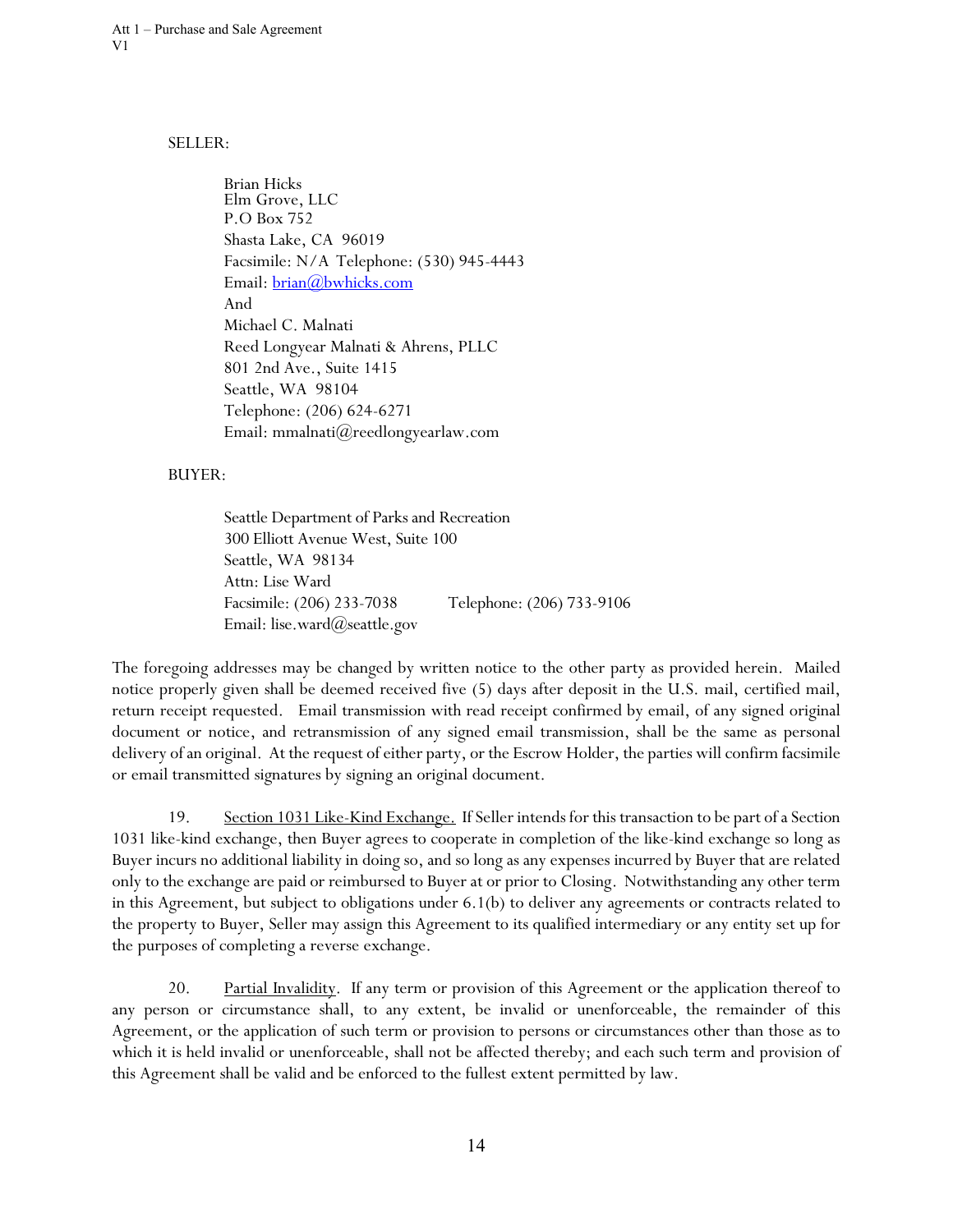Att 1 – Purchase and Sale Agreement V1

21. Waivers. No waiver of any breach of any covenant or provision in this Agreement shall be deemed a waiver of any preceding or succeeding breach thereof, or of any other covenant or provision in this Agreement. No extension of time for performance of any obligation or act shall be deemed an extension of the time for performance of any other obligation or act.

22. Construction. Captions are solely for the convenience of the parties and are not a part of this Agreement. This Agreement shall not be construed as if one of the parties had prepared it, but rather as if both parties had prepared it. If the date on which Buyer or Seller are required to take any action under the terms of this Agreement is not a business day, the action shall be taken on the next succeeding business day.

23. Time. Time is of the essence of every provision of this Agreement.

24. Force Majeure. Performance by Seller or Buyer of their obligations under this Agreement shall be extended by the period of delay caused by force majeure. Force majeure is war, natural catastrophe, strikes, walkouts or other labor industrial disturbance, order of any government, court or regulatory body having jurisdiction, shortages, blockade, embargo, or any similar cause beyond the reasonable control of the party who is obligated to render performance (but excluding financial inability to perform, however caused).

25. Successors. The terms, conditions and covenants contained in this Agreement shall be binding upon and shall inure to the benefit of the successors and assigns of the parties hereto.

26. Applicable Law. This Agreement shall be interpreted and governed by the laws of the State of Washington. The venue of any legal action or claim related to this Agreement shall be in the Superior Court for King County.

27. No Third Party Beneficiary. The parties do not intend to confer any benefit under this Agreement to any person, firm or corporation other than the parties, and therefore, nothing in this Agreement express or implied shall confer upon any person any right or interest whatsoever, other than directly to the parties and their heirs, executors, personal representatives, successors and assigns.

28. Reservation of Rights and Responsibilities. Except as set forth in this Agreement, Buyer and Seller retain all rights, privileges, obligations and remedies as set forth under applicable federal, state or local laws.

29. Entire Agreement. This Agreement (a) constitutes the sole and only agreement of the parties hereto with respect to the subject matter hereof (b) supersedes any prior understandings or written or oral agreements between the parties respecting the subject matter hereof, and (c) cannot be changed except by their written consent.

30. Counterparts. The parties may execute this Agreement in one or more identical counterparts, all of which when taken together will constitute one and the same instrument. A facsimile or electronic mail transmission shall be binding on the party or parties whose signatures appear thereon. If so executed, each counterpart is to be deemed an original for all purposes, and all counterparts shall, collectively, constitute one agreement, but in making proof of this Agreement, it shall not be necessary to produce or account for more than one counterpart.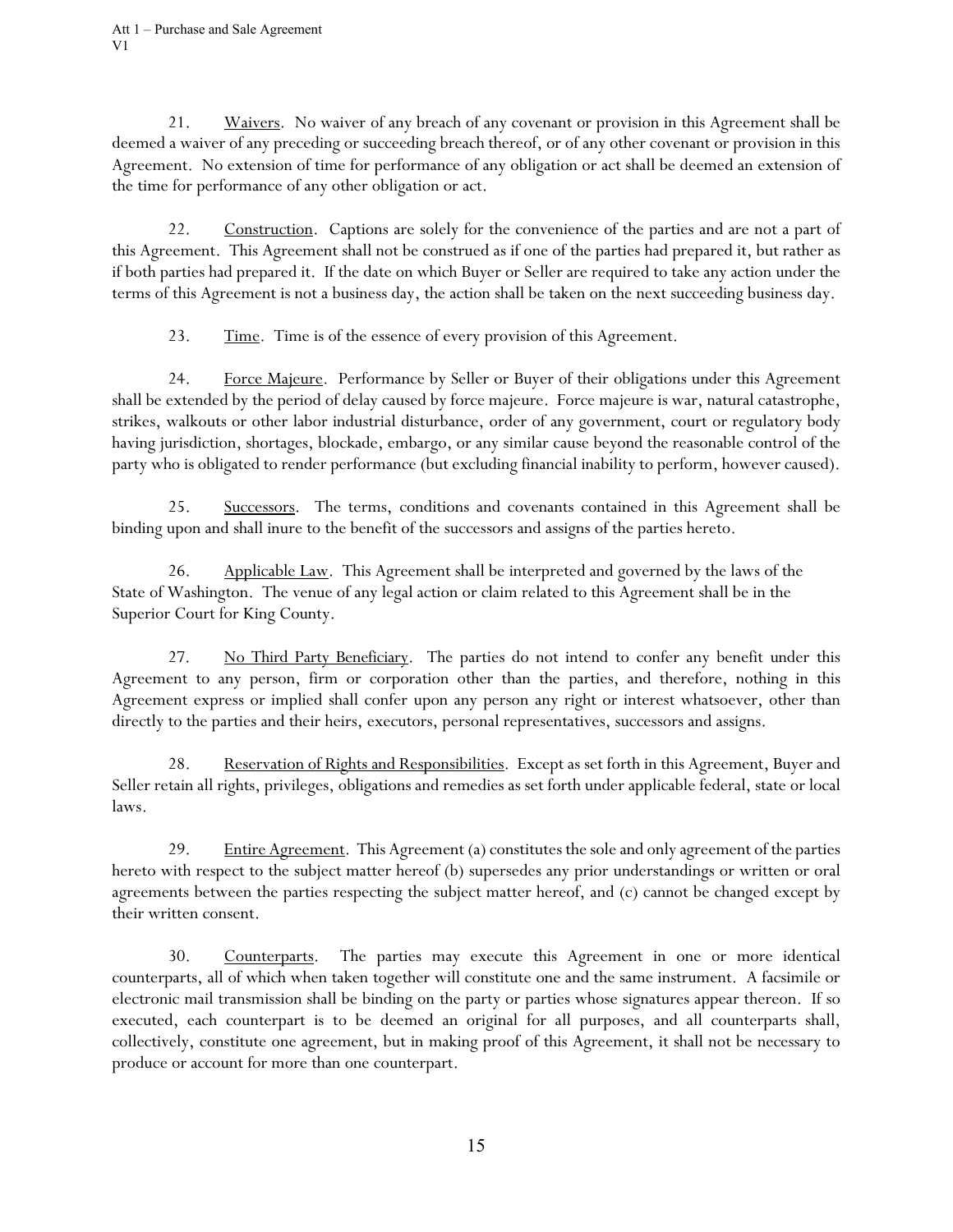31. No Recording of Agreement. Neither party (nor any of their respective agents or representatives) shall record this Agreement (or any memorandum or short form of this Agreement) without the prior written consent of the other.

32. Incorporation of Exhibits. All exhibits hereto and all other documents and instruments referred to herein or in any exhibit or attachments hereto are incorporated by reference as a part of this Agreement. The Exhibit List to this Agreement shall be as follows:

- Exhibit A Legal Description of Property
- Exhibit B: Map of property
- Exhibit C Permitted Exceptions

Signatures of the Parties to this Agreement are on the following pages.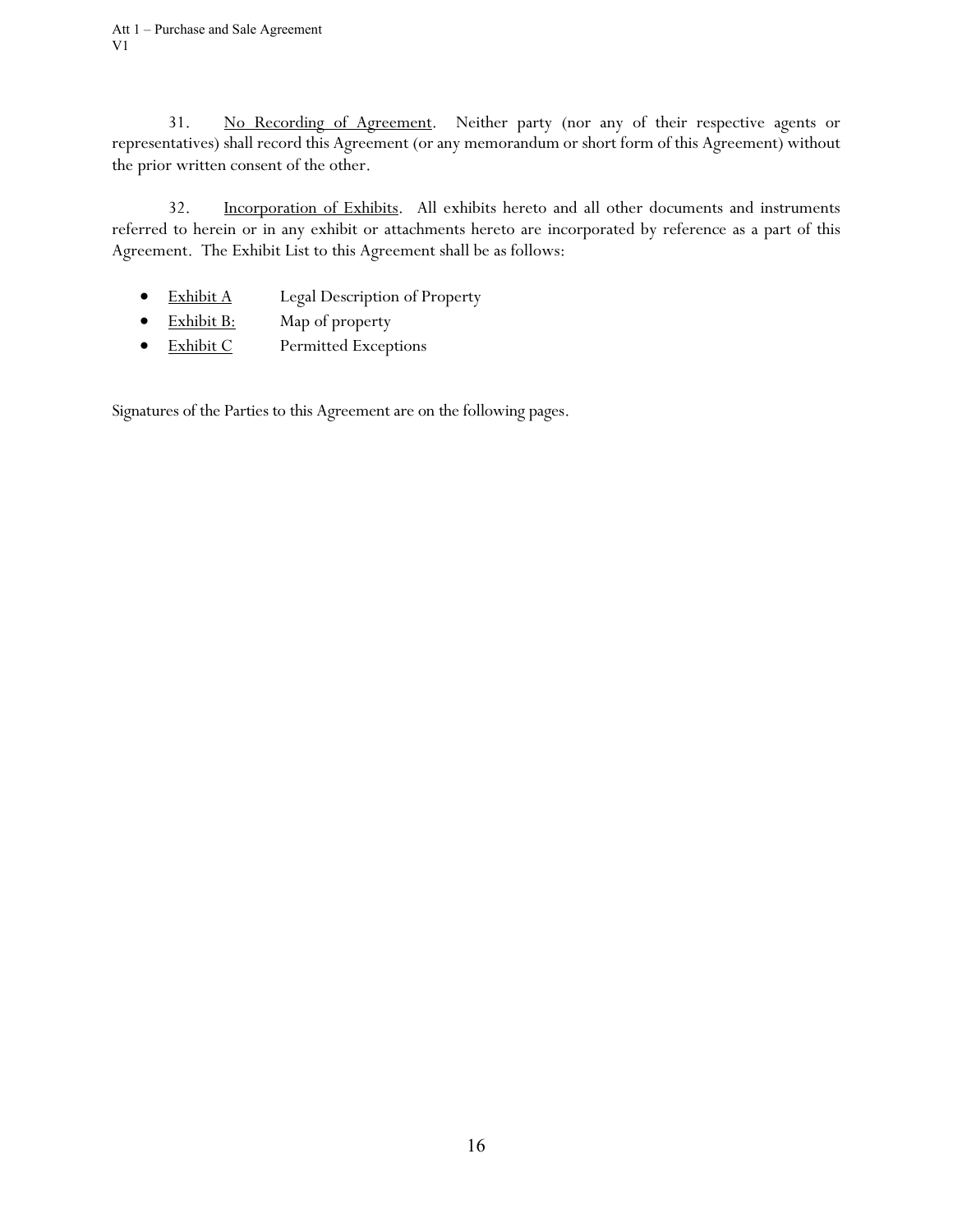Att 1 – Purchase and Sale Agreement V1

#### **BUYER:**

THE CITY OF SEATTLE, A WASHINGTON MUNICIPAL CORPORATION

By: \_\_\_\_\_\_\_\_\_\_\_\_\_\_\_\_\_\_\_\_\_\_\_\_\_\_\_\_\_\_\_\_\_\_\_

Jesús Aguirre, Superintendent of Parks and Recreation

| STATE OF WASHINGTON |    |
|---------------------|----|
|                     | SS |
| COUNTY OF KING      |    |

On this \_\_\_\_ day of \_\_\_\_\_\_\_\_\_\_\_\_\_\_\_\_, 2021, before me, the undersigned, a Notary Public in and for the State of Washington, duly commissioned and sworn, personally appeared \_\_\_\_\_\_\_\_\_\_\_\_\_\_\_\_\_\_\_\_\_\_\_\_\_\_\_\_, to me known to be the \_\_\_\_\_\_\_\_\_\_\_\_\_\_Superintendent of Parks and Recreation of The City of Seattle, a Washington municipal corporation, the municipal corporation that executed the within and foregoing instrument, and acknowledged the said instrument to be the free and voluntary act and deed of said municipal corporation for the uses and purposes therein mentioned, and on oath stated that he/she was authorized to execute said instrument.

WITNESS MY HAND AND OFFICIAL SEAL hereto affixed the day and year first above written.

\_\_\_\_\_\_\_\_\_\_\_\_\_\_\_\_\_\_\_\_\_\_\_\_\_\_\_\_\_\_\_\_\_\_\_\_\_\_\_\_

\_\_\_\_\_\_\_\_\_\_\_\_\_\_\_\_\_\_\_\_\_\_\_\_\_\_\_\_\_\_\_\_\_\_\_\_\_\_\_\_

(TYPE OR PRINT NAME) [SEAL] Notary Public in and for the State of Washington, residing at My Commission expires on \_\_\_\_\_\_\_\_\_\_\_\_\_.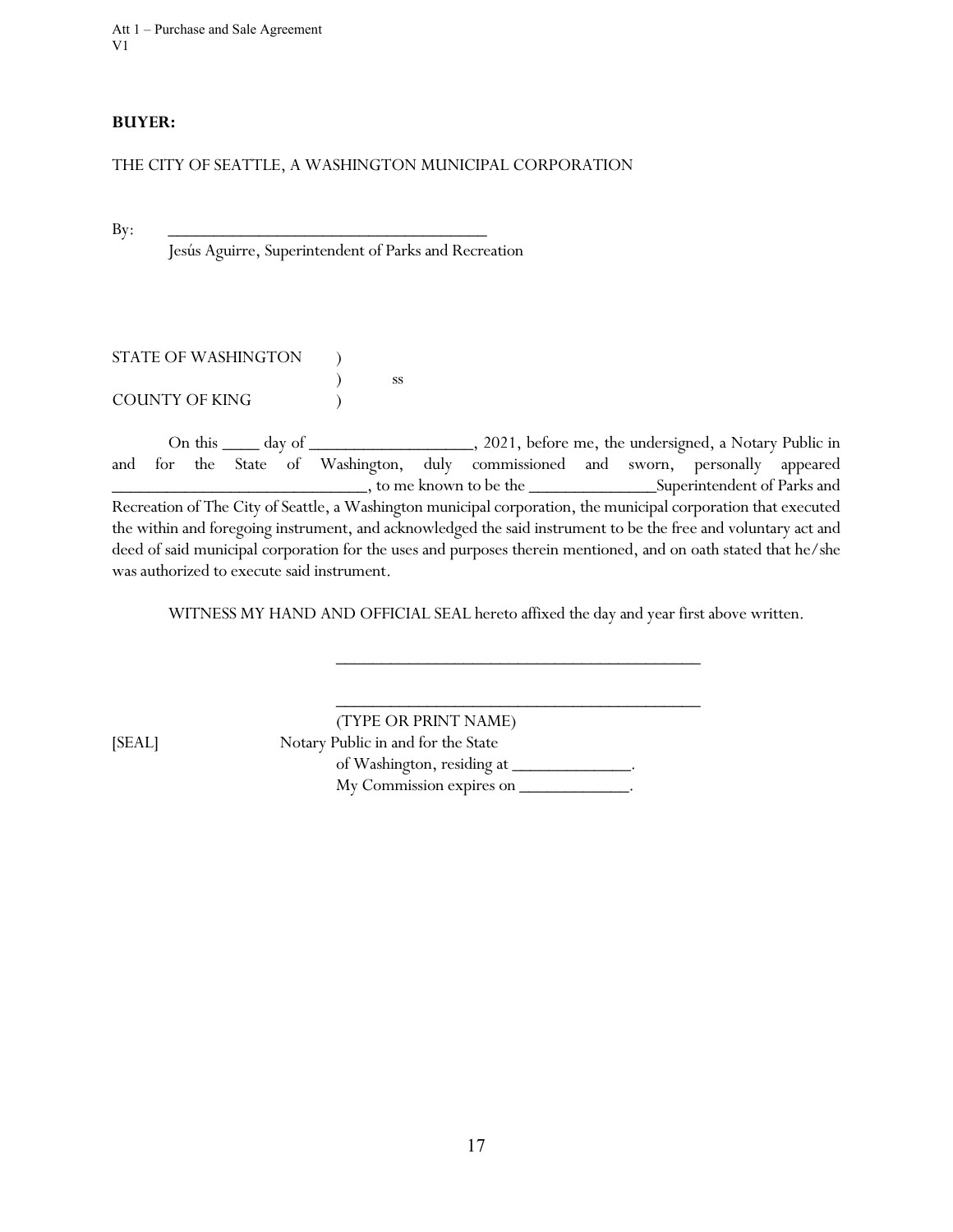Att 1 – Purchase and Sale Agreement V1

#### **SELLER:**

Elm Grove, LLC, a Washington limited liability company

 $By:$ Name: Brian Hicks Its:

| STATE OF WASHINGTON |           |
|---------------------|-----------|
|                     | $\sum$ SS |
| COUNTY OF KING      |           |

On this \_\_\_\_ day of \_\_\_\_\_\_\_\_\_\_\_\_\_\_\_\_\_\_\_, 2021, before me, the undersigned, a Notary Public in and for the State of Washington, duly commissioned and sworn, personally appeared \_\_\_\_\_\_\_\_\_\_\_, known to me to be the individual who executed the foregoing instrument as  $\_\_\_\_\_\_\_\_$ Grove, LLC, the limited liability company that executed the within and foregoing instrument, and acknowledged the said instrument to be the free and voluntary act and deed of said limited liability company for the uses and purposes therein mentioned, and on oath stated that he was authorized to execute said instrument.

WITNESS MY HAND AND OFFICIAL SEAL hereto affixed the day and year first above written.

\_\_\_\_\_\_\_\_\_\_\_\_\_\_\_\_\_\_\_\_\_\_\_\_\_\_\_\_\_\_\_\_\_\_\_\_\_\_\_\_

(TYPE OR PRINT NAME) [SEAL] Notary Public in and for the State of Washington, residing at\_\_\_\_\_\_\_\_\_\_\_\_\_\_\_. My Commission expires on  $\_\_$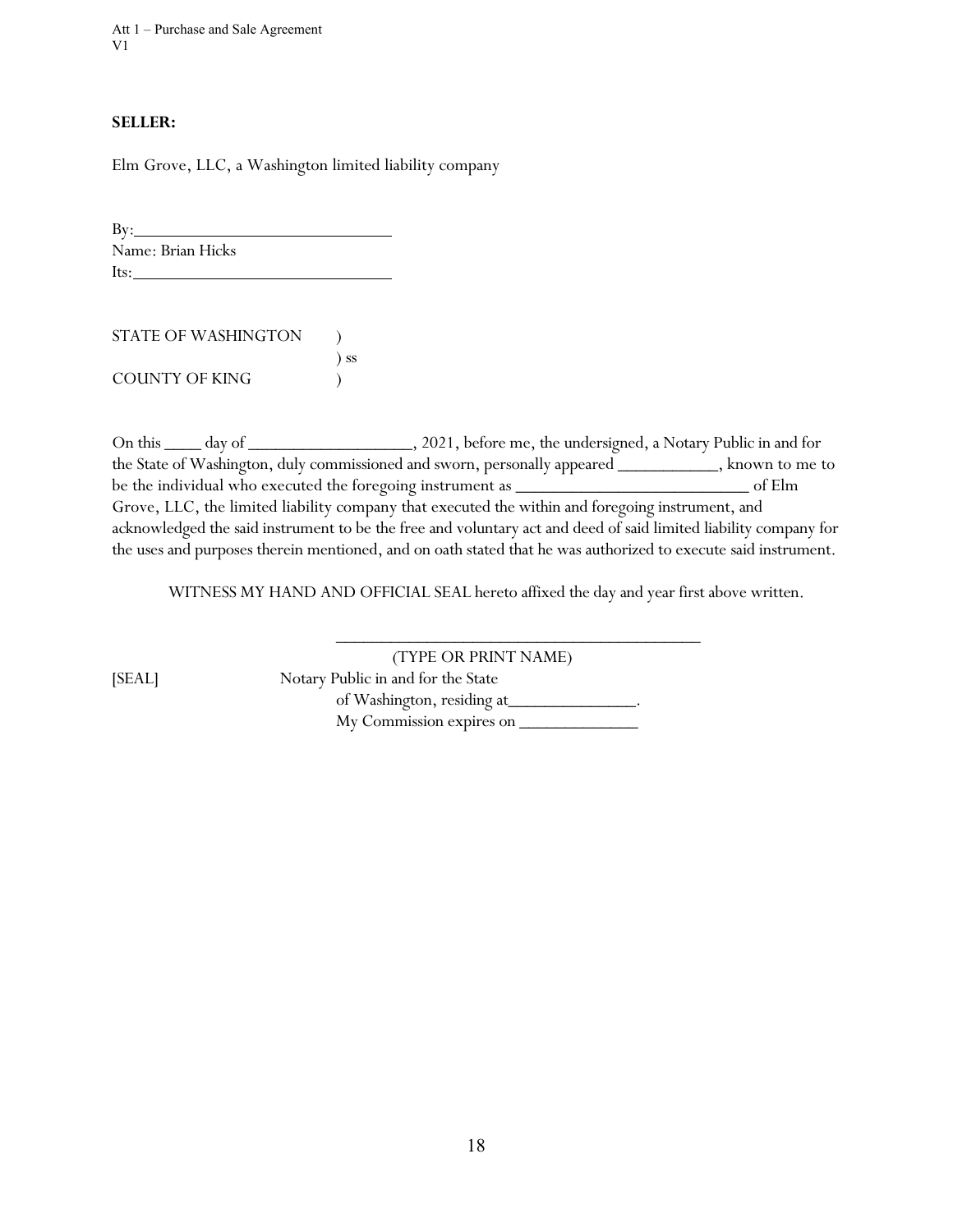# **Exhibit A**

# LEGAL DESCRIPTION

THE LAND REFERRED TO HEREIN BELOW IS SITUATED IN THE COUNTY OF KING, STATE OF WA, AND IS DESCRIBED AS FOLLOWS:

PARCEL A:

LOTS 11 THROUGH 20, INCLUSIVE, AND 38 THROUGH 46, ALL IN BLOCK 13, RIVER PARK, ACCORDING TO THE PLAT THEREOF, RECORDED IN VOLUME 7 OF PLATS, PAGE 41, IN KING COUNTY, WASHINGTON;

EXCEPT THAT PORTION CONDEMNED IN KING COUNTY SUPERIOR COURT CAUSE NUMBER 82673 FOR COMMERCIAL WATERWAY DISTRICT NUMBER 1.

## PARCEL B:

TOGETHER WITH THE WEST 112.75 FEET OF THE SOUTH 100 FEET OF THE NORTH 360 FEET OF GOVERNMENT LOT 1, SECTION 32, TOWNSHIP 24 NORTH, RANGE 4 EAST, WILLAMETTE MERIDIAN, IN KING COUNTY, WASHINGTON;

EXCEPT THAT PORTION CONDEMNED IN KING COUNTY SUPERIOR COURT CAUSE NUMBER 82673 FOR COMMERCIAL WATERWAY DISTRICT NUMBER 1.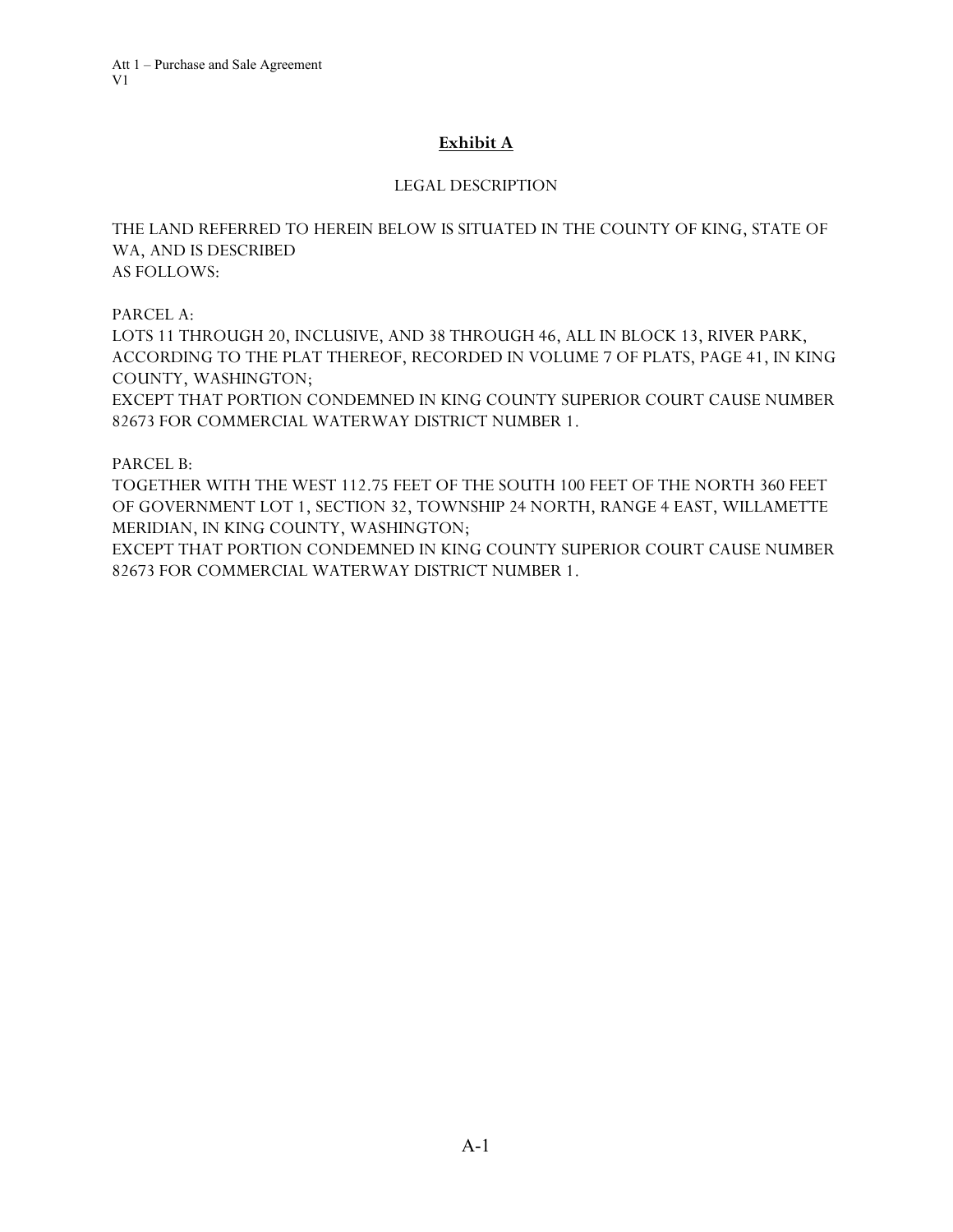# **Exhibit B**

```
MAP
```
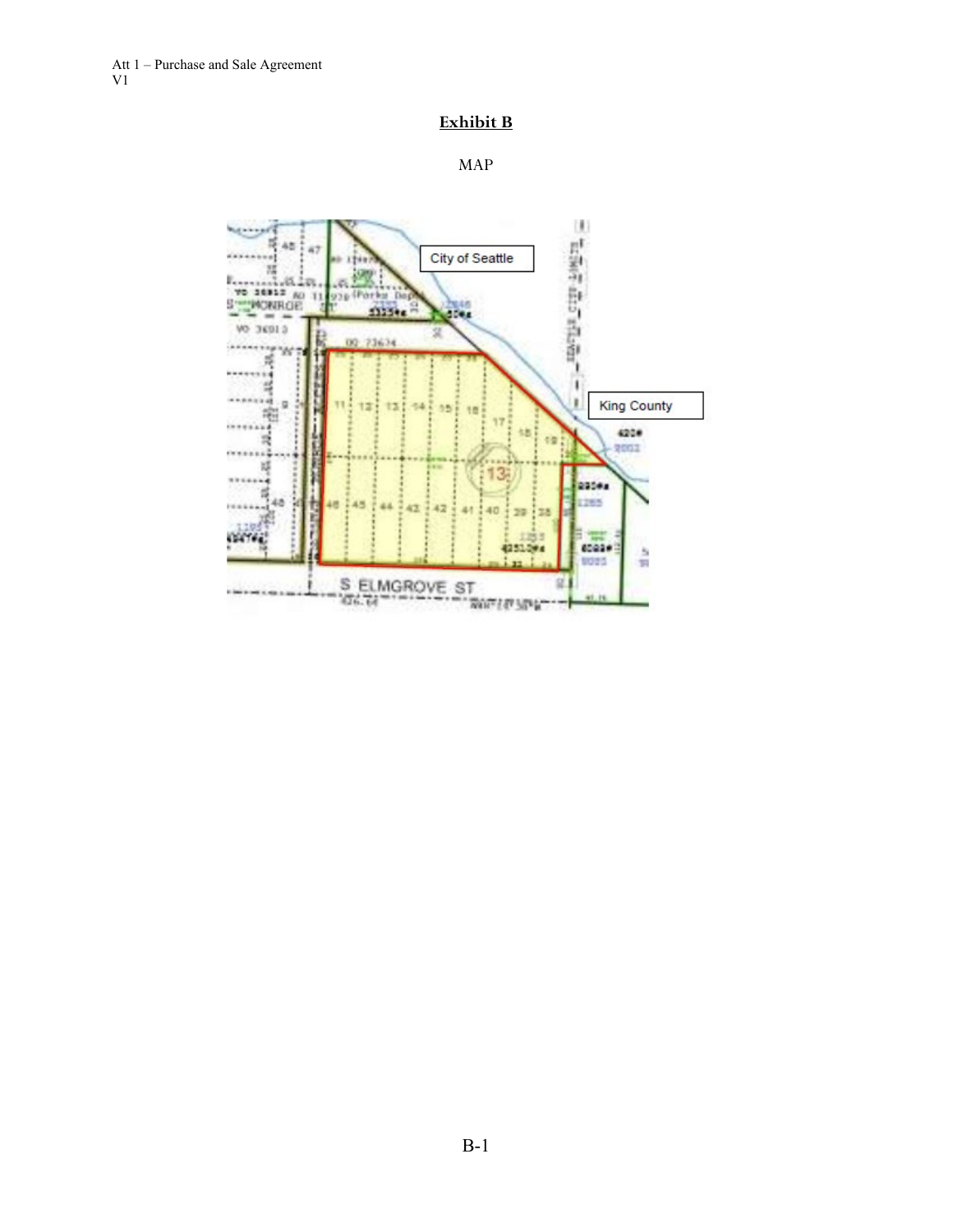## **Exhibit C**

### PERMITTED EXCEPTIONS

1. Any defect, lien, encumbrance, adverse claim, or other matter that appears for the first time in the Public Records or is created, attaches, or is disclosed between the Commitment Date and the date on which all of the Schedule B, Part I-Requirements are met.

2. Taxes or assessments which are not shown as existing liens by the records of any taxing authority that levies taxes or assessments on real property or by the Public Records.

3. Any facts, rights, interests, or claims which are not shown by the Public Records but which could be ascertained by an inspection of the Land or by making inquiry of persons in possession thereof.

4. Easements, claims of easement or encumbrances which are not shown by the Public Records.

5. Discrepancies, conflicts in boundary lines, shortage in area, encroachments, or any other facts which a correct survey would disclose, and which are not shown by the Public Records.

6. (A) Unpatented mining claims; (B) Reservations or exceptions in patents or in Acts authorizing the issuance thereof; (C) Water rights, claims or title to water; whether or not the matters excepted under (A), (B) or (C) are shown by the Public Records; (D) Indian Tribal Codes or Regulations, Indian Treaty or Aboriginal Rights, including easements or equitable servitudes.

7. Any lien, or right to a lien, for services, labor or materials or medical assistance heretofore or hereafter furnished, imposed by law and not shown by the Public Records.

8. Any service, installation, connection, maintenance, construction, tap or reimbursement charges/costs for sewer, water, garbage or electricity

11. & 12. General Taxes for the year 2021 prorated after the date of closing. Tax Account Nos.: 732790121501 and 3224049002.

14. No protest can be made against the construction of or assessment for a permanent watermain Agreement and the terms and conditions thereof:

Between: Nellie Manson And: Seattle Water Department Recording Information: 6373301 Affects: portion of said premises

15. Conditions, notes, easements, provisions and/or encroachments contained or delineated on the face of the Survey recorded under Recording No. 8804229006.

16. Conditions, notes, easements, provisions and/or encroachments contained or delineated on the face of the Survey recorded under Recording No. 20100719900001.

17. Conditions, notes, easements, provisions and/or encroachments contained or delineated on the face of the Survey recorded under Recording No. 20200113900003.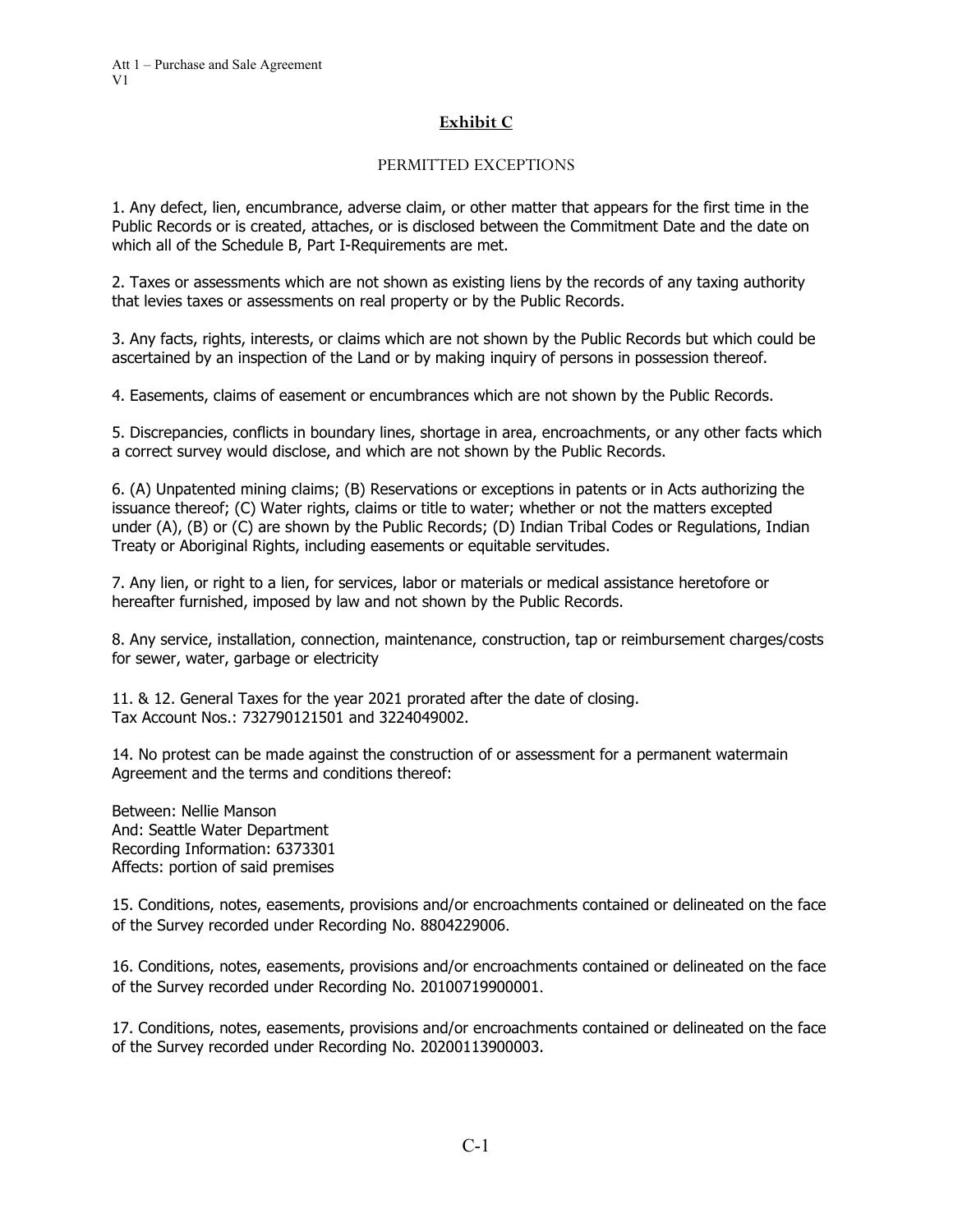18. Rights of the State of Washington in and to that portion of said premises, if any, lying in the bed or former bed of Duwamish Waterway, if it is navigable.

19. Any question that may arise due to the shifting and/or changing in the course of Duwamish Waterway.

20. Any prohibition or limitation on the use, occupancy or improvements of the land resulting from the right of the public or riparian owners to use any waters which may cover the land or to use any portion of the land which is now or may formerly have been covered by water.

21. Paramount rights and easements in favor of the United States for commerce, navigation, fisheries and the production of power.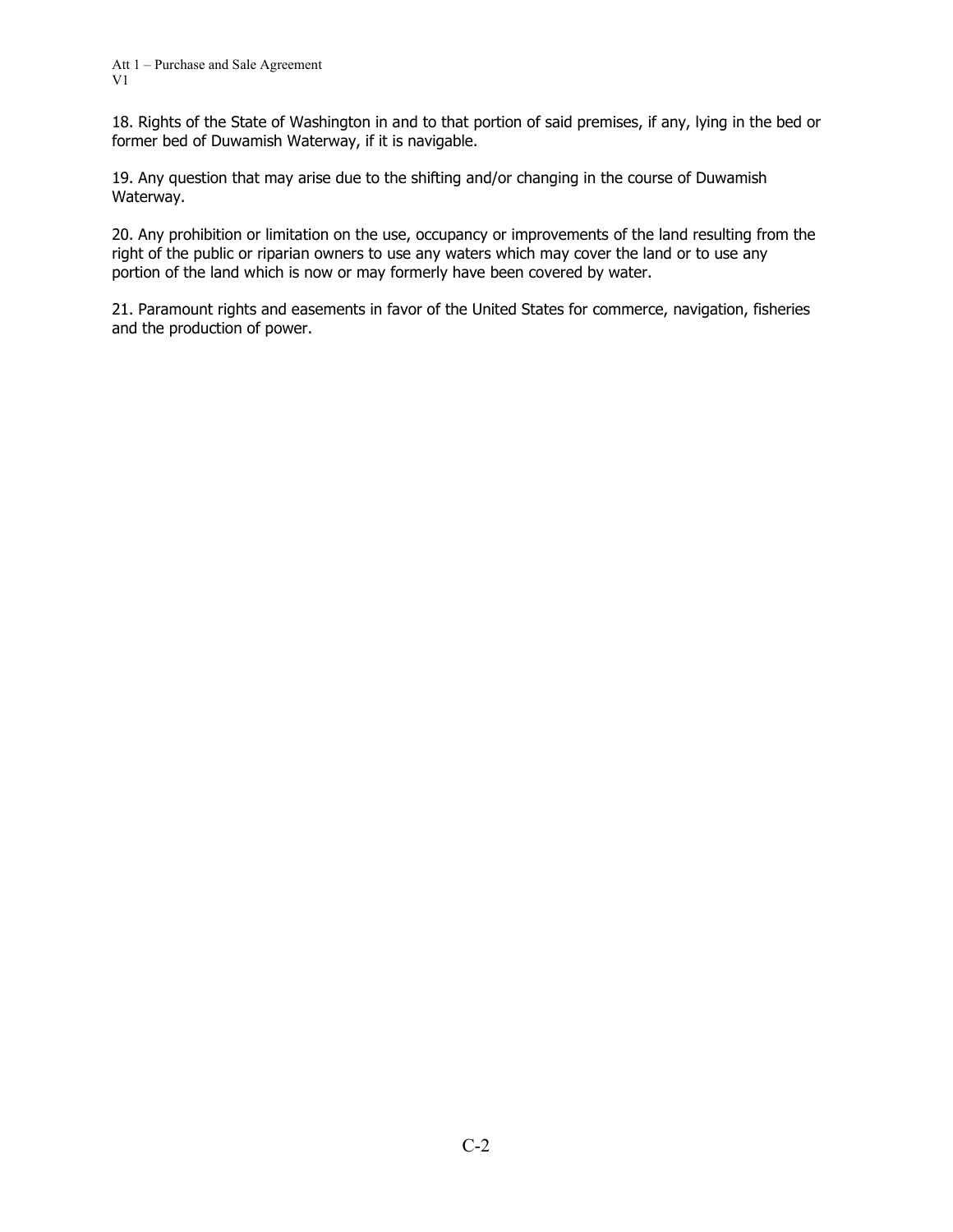# **FIRST AMENDMENT TO REAL ESTATE PURCHASE AND SALE AGREEMENT**

THIS FIRST AMENDMENT TO REAL ESTATE PURCHASE AND SALE AGREEMENT ("First Amendment") by and between THE CITY OF SEATTLE, a Washington municipal corporation ("Buyer"), and ELMGROVE, LLC, a Washington limited liability company ("Seller"), amends that certain Real Estate Purchase and Sale Agreement fully executed \_\_\_\_\_\_\_\_\_\_\_\_\_\_\_\_ between the parties for purchase and sale of that certain real property situated in King County, Washington, described in Exhibit A ("Legal Description") as follows.

- 1. Subsection 3.3. **Deposit**, is amended as follows: Delete subsection and replace with **"3.3 Deposit. Within ten (10) days of the Effective Date, Buyer will open an escrow account**  with First American Title Company, 16340 SE 256<sup>th</sup> St. #B200, Covington, WA 98042 **(referred to hereafter as "Escrow Holder" or "Title Company") and shall deliver to Escrow Holder Fifty Thousand and NO/100 Dollars (\$50,000.00) (the "Deposit") in immediately available funds, together with the original of the fully executed Agreement. The Deposit shall be applicable to the Purchase Price at Closing, and shall be non-refundable except in event of Seller's default, Seller's failure to satisfy its obligations under this Agreement, or Buyer's decision to terminate the Agreement if Buyer becomes aware of a material environmental contamination issue during Buyer's investigation of the property described in Section 6, where "material" is defined as any issue that City determines in its reasonable discretion based on any environmental assessment, report or plan concerning the Property that will cost more than \$50,000 to remediate."**
- 2. Subsection 5.5. **Termination,** is amended as follows:Delete subsection and replace with **"5.5 Termination. If any Buyer's Condition Precedent is not satisfied or waived prior to Closing (or such earlier date as provided elsewhere in this Agreement), then Buyer, in Buyer's sole discretion, shall have the right to terminate this Agreement by written notice to Seller and Escrow Holder, and the parties shall have no further obligations under this Agreement. Seller shall be entitled to retain the nonrefundable Deposit, except in event of Seller's default, or Seller's failure to satisfy its obligations under this Agreement, or Buyer's decision to terminate the Agreement if Buyer becomes aware of a material environmental contamination issue during Buyer's investigation of the property described in Section 6, where "material"' is defined as any issue that City determines in its reasonable discretion based on any environmental assessment, report or plan concerning the Property that will cost more than \$50,000 to remediate, provided that if an environmental contamination issue is discovered, Buyer will make reasonable efforts to reach an agreed solution to that issue pursuant to this Agreement before terminating the Agreement.**
- 3. All other terms and conditions of the Agreement remain unchanged and in full force and effect.

Signatures of the Parties to this First Amendment are on the following page.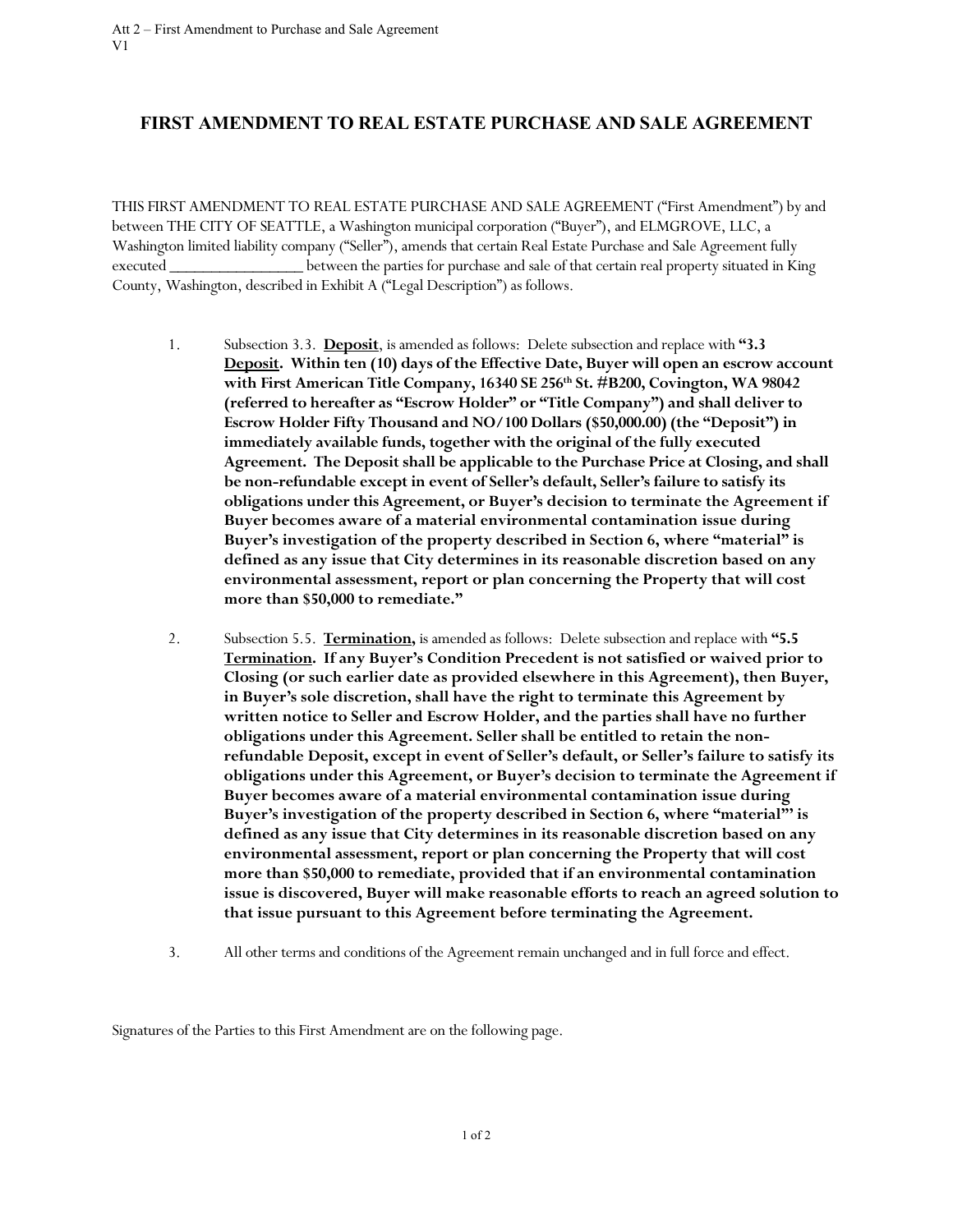Att 2 – First Amendment to Purchase and Sale Agreement V1

BUYER:

The City of Seattle, a Washington municipal corporation

By: \_\_\_\_\_\_\_\_\_\_\_\_\_\_\_\_\_\_\_\_\_\_\_\_\_\_\_\_\_\_\_\_\_\_\_ Date:\_\_\_\_\_\_\_\_\_\_\_\_\_\_\_\_\_\_\_\_\_

Jesús Aguirre Superintendent of Parks and Recreation

SELLER:

Elm Grove, LLC, a Washington limited liability company

By: Name: Brian Hicks Its: